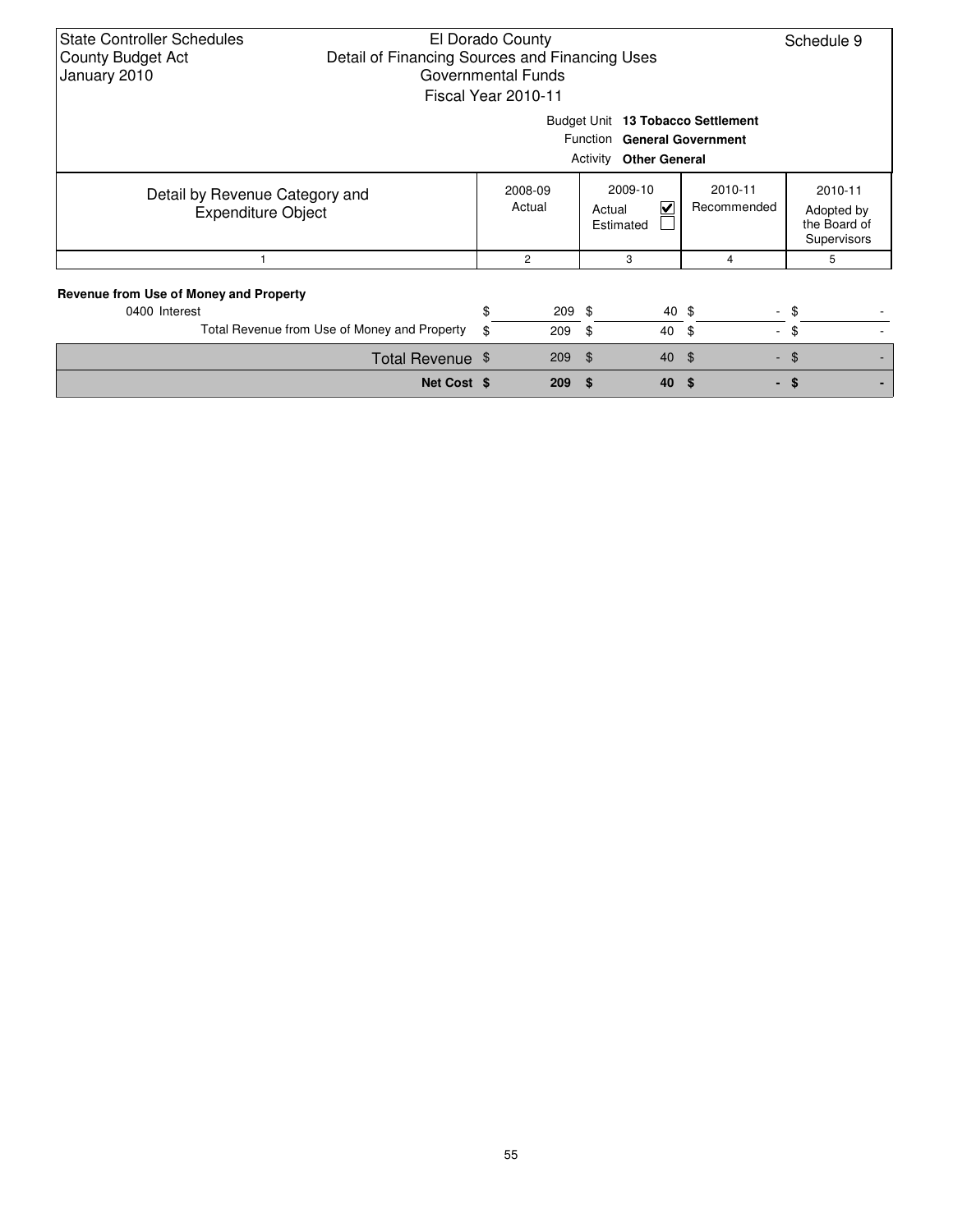### El Dorado County Detail of Financing Sources and Financing Uses Governmental Funds Fiscal Year 2010-11

Schedule 9

Budget Unit **13 Federal Forest Reserve**

|                                                                                                         | Function<br>Activity    | <b>General Government</b><br><b>Other General</b> |                                     |                |                        |          |                                                      |
|---------------------------------------------------------------------------------------------------------|-------------------------|---------------------------------------------------|-------------------------------------|----------------|------------------------|----------|------------------------------------------------------|
| Detail by Revenue Category and<br><b>Expenditure Object</b>                                             | 2008-09<br>Actual       |                                                   | 2009-10<br>⊻<br>Actual<br>Estimated |                | 2010-11<br>Recommended |          | 2010-11<br>Adopted by<br>the Board of<br>Supervisors |
| $\mathbf{1}$                                                                                            | $\overline{2}$          |                                                   | 3                                   |                | 4                      |          | 5                                                    |
| Revenue from Use of Money and Property<br>0400 Interest<br>Total Revenue from Use of Money and Property | \$<br>7,793 \$<br>7,793 | \$                                                | 903 \$<br>903                       | \$             |                        | \$<br>\$ |                                                      |
| Intergovernmental Revenue - Federal<br>1070 Federal - Forest Reserve Revenue                            | \$<br>263,072 \$        |                                                   | 236,765 \$                          |                | 213,381                | \$       | 213,381                                              |
| Total Intergovernmental Revenue - Federal                                                               | \$<br>263,072           | - \$                                              | 236,765                             | \$             | 213,381                | \$       | 213,381                                              |
| <b>Total Revenue</b>                                                                                    | \$<br>270,865           | $\mathfrak{L}$                                    | 237,668                             | $\mathfrak{L}$ | 213,381                | \$       | 213,381                                              |
| <b>Services and Supplies</b>                                                                            |                         |                                                   |                                     |                |                        |          |                                                      |
| 4400 Publication and Legal Notices<br>4501 Special Projects                                             | \$<br>298,143           | - \$                                              | 133S<br>281,283                     |                |                        | - \$     | 105,588                                              |
| <b>Total Services and Supplies</b>                                                                      | \$<br>298,143           | -\$                                               | 281,416 \$                          |                |                        | \$       | 105,588                                              |
| <b>Other Financing Uses</b>                                                                             |                         |                                                   |                                     |                |                        |          |                                                      |
| 7000 Operating Transfers Out                                                                            | \$<br>86,978 \$         |                                                   | 227,158 \$                          |                | 213,381 \$             |          | 133,381                                              |
| <b>Total Other Financing Uses</b>                                                                       | \$<br>86,978            | \$                                                | 227,158                             | \$             | 213,381                | \$       | 133,381                                              |
| Total Expenditures/Appropriations                                                                       | \$<br>385,121           | \$                                                | 508,574                             | $\mathfrak{L}$ | 213,381                | \$       | 238,969                                              |
| <b>Net Cost</b>                                                                                         | \$<br>(114, 256)        | \$                                                | $(270,906)$ \$                      |                |                        | \$       | (25, 588)                                            |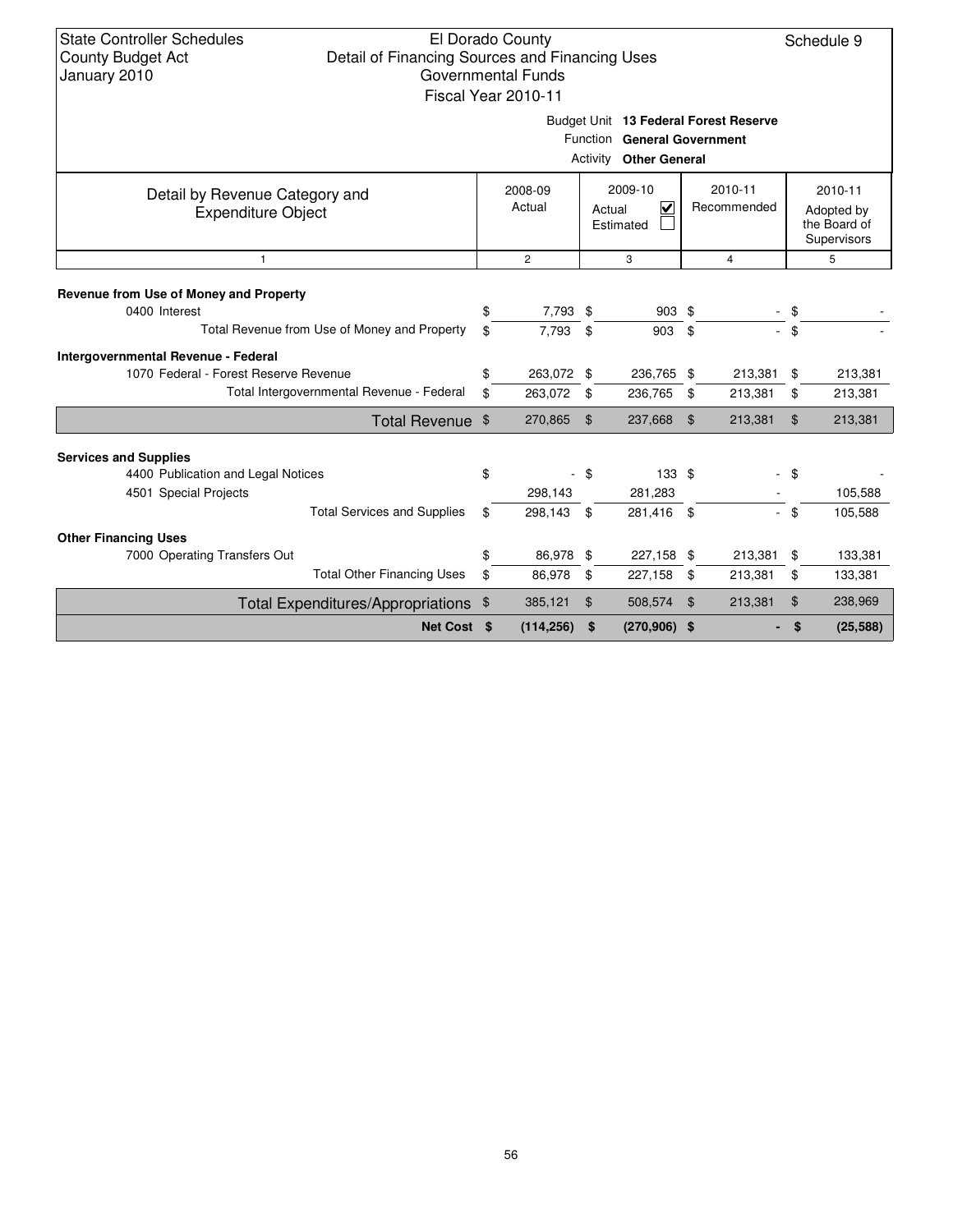| <b>State Controller Schedules</b><br>El Dorado County<br>Schedule 9<br>Detail of Financing Sources and Financing Uses<br><b>County Budget Act</b><br>Governmental Funds<br>January 2010<br>Fiscal Year 2010-11 |                                                             |          |                     |     |                                     |                |                        |          |                                                      |
|----------------------------------------------------------------------------------------------------------------------------------------------------------------------------------------------------------------|-------------------------------------------------------------|----------|---------------------|-----|-------------------------------------|----------------|------------------------|----------|------------------------------------------------------|
| Budget Unit 13 Community Enhancement<br>Function General Government<br>Activity<br><b>Other General</b>                                                                                                        |                                                             |          |                     |     |                                     |                |                        |          |                                                      |
|                                                                                                                                                                                                                | Detail by Revenue Category and<br><b>Expenditure Object</b> |          | 2008-09<br>Actual   |     | 2009-10<br>⊽<br>Actual<br>Estimated |                | 2010-11<br>Recommended |          | 2010-11<br>Adopted by<br>the Board of<br>Supervisors |
| $\mathbf{1}$                                                                                                                                                                                                   |                                                             |          | $\overline{2}$      |     | 3                                   |                | $\overline{4}$         |          | 5                                                    |
| Revenue from Use of Money and Property<br>0400 Interest                                                                                                                                                        | Total Revenue from Use of Money and Property                | \$<br>\$ | 7,230 \$<br>7,230   | \$  | 901<br>901                          | \$<br>\$       | a.                     | \$<br>\$ |                                                      |
|                                                                                                                                                                                                                | Total Revenue \$                                            |          | 7,230               | \$  | 901                                 | $\mathfrak{L}$ |                        | $-$ \$   |                                                      |
| <b>Services and Supplies</b><br>4501 Special Projects                                                                                                                                                          | <b>Total Services and Supplies</b>                          | \$<br>\$ | 50,000 \$<br>50,000 | -\$ |                                     | $-$ \$<br>- \$ |                        | \$<br>\$ |                                                      |
| <b>Other Financing Uses</b>                                                                                                                                                                                    |                                                             |          |                     |     |                                     |                |                        |          |                                                      |
| 7000 Operating Transfers Out                                                                                                                                                                                   |                                                             | \$       | 117,098 \$          |     | 118,902 \$                          |                | 190,876 \$             |          | 197,597                                              |
|                                                                                                                                                                                                                | <b>Total Other Financing Uses</b>                           | \$       | 117,098             | \$  | 118,902                             | \$             | 190,876                | \$       | 197,597                                              |
|                                                                                                                                                                                                                | Total Expenditures/Appropriations \$                        |          | 167,098             | \$  | 118,902                             | \$             | 190,876                | \$       | 197,597                                              |
|                                                                                                                                                                                                                | Net Cost \$                                                 |          | (159, 868)          | \$  | (118,001)                           | \$             | (190, 876)             | \$       | (197, 597)                                           |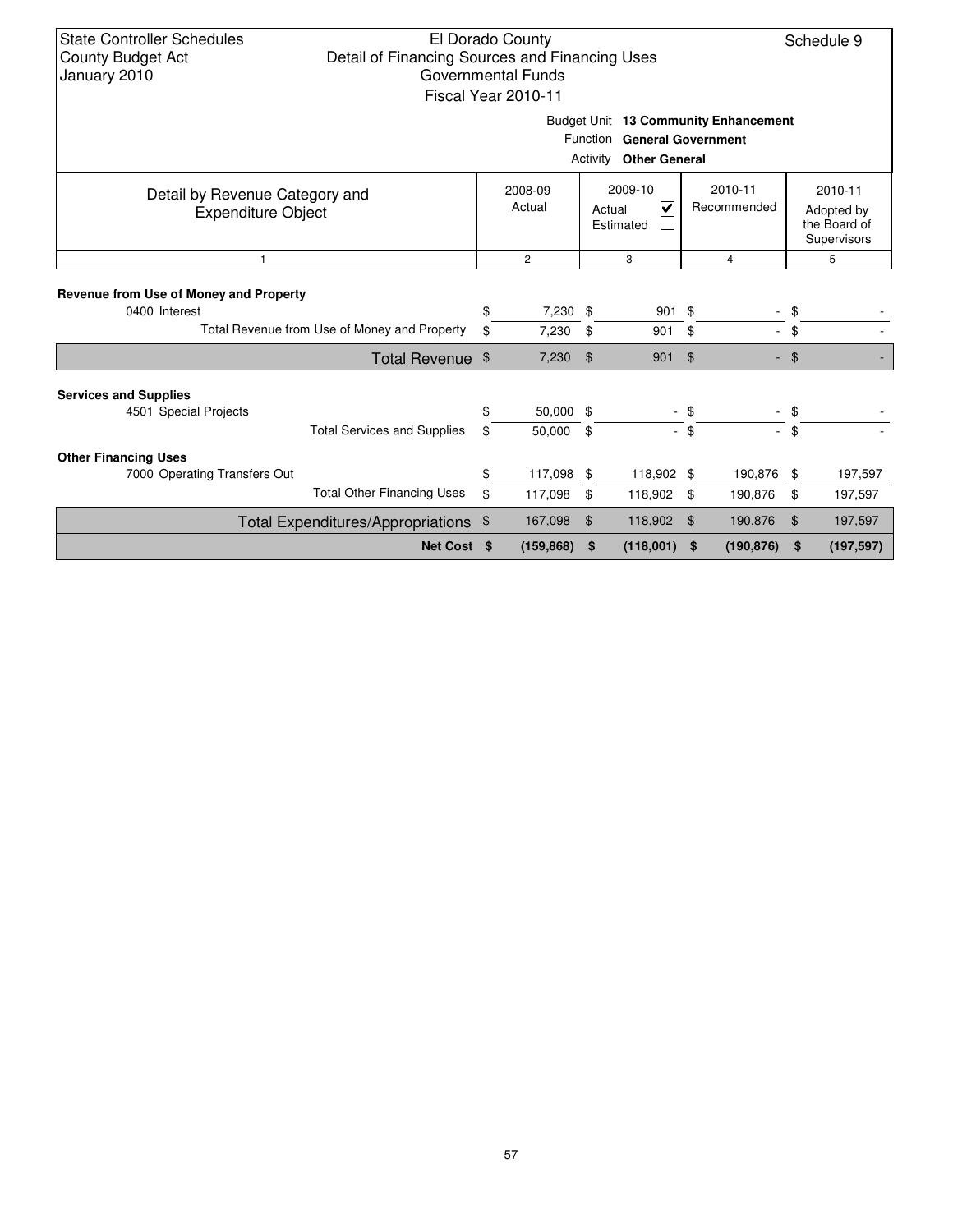### El Dorado County Detail of Financing Sources and Financing Uses Governmental Funds Fiscal Year 20

Schedule 9

| 010-11 |  |  |
|--------|--|--|

Budget Unit **14 General Services**

|  |  | <b>Function General Government</b> |
|--|--|------------------------------------|
|--|--|------------------------------------|

|                                                                                        |                    | Function General Government<br><b>Activity Other General</b> |                        |                                                      |
|----------------------------------------------------------------------------------------|--------------------|--------------------------------------------------------------|------------------------|------------------------------------------------------|
|                                                                                        |                    |                                                              |                        |                                                      |
| Detail by Revenue Category and<br><b>Expenditure Object</b>                            | 2008-09<br>Actual  | 2009-10<br>$\overline{\mathsf{v}}$<br>Actual<br>Estimated    | 2010-11<br>Recommended | 2010-11<br>Adopted by<br>the Board of<br>Supervisors |
| $\mathbf{1}$                                                                           | $\mathbf{2}$       | 3                                                            | 4                      | 5                                                    |
| Revenue from Use of Money and Property                                                 |                    |                                                              |                        |                                                      |
| 0420 Rent - Land and Buildings                                                         | \$<br>44,853 \$    |                                                              | - \$                   | \$                                                   |
| Total Revenue from Use of Money and Property                                           | \$<br>44,853       | \$                                                           | \$                     | \$                                                   |
| Intergovernmental Revenue - State                                                      |                    |                                                              |                        |                                                      |
| 0880 State - Other                                                                     | \$<br>44,043 \$    |                                                              | \$                     | \$                                                   |
| Total Intergovernmental Revenue - State                                                | \$<br>44,043 \$    |                                                              | $-$ \$                 | \$                                                   |
| <b>Charges for Services</b>                                                            |                    |                                                              |                        |                                                      |
| 1720 Park and Recreation Fees                                                          | \$<br>554 \$       |                                                              | \$                     | \$                                                   |
| 1740 Charges for Services                                                              | 405,697            |                                                              |                        |                                                      |
| 1771 Superior Court Services                                                           | 141,368            |                                                              |                        |                                                      |
| 1800 Interfund Revenue                                                                 | 111,727            |                                                              |                        |                                                      |
| 1818 Intrfnd Rev: Maint Buildg & Improvmnt                                             | 196,002            |                                                              |                        |                                                      |
| 1852 Intrfnd Rev: Special Districts                                                    | 4,986              |                                                              |                        |                                                      |
| <b>Total Charges for Services</b>                                                      | \$<br>860,334 \$   |                                                              | $-$ \$                 | $-$ \$                                               |
| <b>Miscellaneous Revenues</b>                                                          |                    |                                                              |                        |                                                      |
| 1940 Miscellaneous Revenue                                                             | \$                 | $9 \text{ } $$                                               | \$                     | \$                                                   |
| 1941 Miscellaneous Refund                                                              | 67                 |                                                              |                        |                                                      |
| 1942 Miscellaneous Reimbursement                                                       | 614                |                                                              |                        |                                                      |
| <b>Total Miscellaneous Revenues</b>                                                    | \$<br>690          | - \$                                                         | \$                     | \$                                                   |
| <b>Other Financing Sources</b>                                                         |                    |                                                              |                        |                                                      |
| 2020 Operating Transfers In                                                            | \$<br>207,777 \$   | $\overline{\phantom{a}}$                                     | \$                     | \$                                                   |
| <b>Total Other Financing Sources</b>                                                   | \$<br>207,777      | \$                                                           | $-$ \$                 | $-$ \$                                               |
| Total Revenue \$                                                                       | 1,157,698          | $\mathfrak{F}$                                               | $-$ \$                 | - \$                                                 |
|                                                                                        |                    |                                                              |                        |                                                      |
| <b>Salaries and Employee Benefits</b><br>3000 Permanent Employees / Elected Officials  |                    |                                                              |                        |                                                      |
|                                                                                        |                    |                                                              |                        |                                                      |
|                                                                                        | \$<br>2,154,056 \$ |                                                              | \$                     | \$                                                   |
| 3001 Temporary Employees                                                               | 114,936            |                                                              |                        |                                                      |
| 3002 Overtime                                                                          | 28,643             |                                                              |                        |                                                      |
| 3004 Other Compensation                                                                | 253,496            |                                                              |                        |                                                      |
| 3005 Tahoe Differential                                                                | 19,245             |                                                              |                        |                                                      |
| 3007 Hazard Pay                                                                        | 240                |                                                              |                        |                                                      |
| 3020 Employer Share - Employee Retirement                                              | 431,534<br>33,548  |                                                              |                        |                                                      |
| 3022 Employer Share - Medi Care                                                        | 501,375            |                                                              |                        |                                                      |
| 3040 Employer Share - Health Insurance<br>3041 Employer Share - Unemployment Insurance | 10,564             |                                                              |                        |                                                      |
| 3042 Employer Share - Long Term Disab Insurance                                        | 9,778              |                                                              |                        |                                                      |
| 3043 Employer Share - Deferred Compensation                                            | 5,228              |                                                              |                        |                                                      |
| 3046 Retiree Health - Defined Contributions                                            | 174,144            |                                                              |                        |                                                      |
| 3060 Employer Share - Workers' Compensation                                            | 108,754            |                                                              |                        |                                                      |
| 3080 Flexible Benefits                                                                 | 11,722             |                                                              |                        |                                                      |
| <b>Total Salaries and Employee Benefits</b>                                            | \$<br>3,857,263 \$ |                                                              | - \$                   | - \$                                                 |
|                                                                                        |                    |                                                              |                        |                                                      |
| <b>Services and Supplies</b><br>4020 Clothing and Personal Supplies                    | \$<br>$2,420$ \$   |                                                              | \$                     | \$                                                   |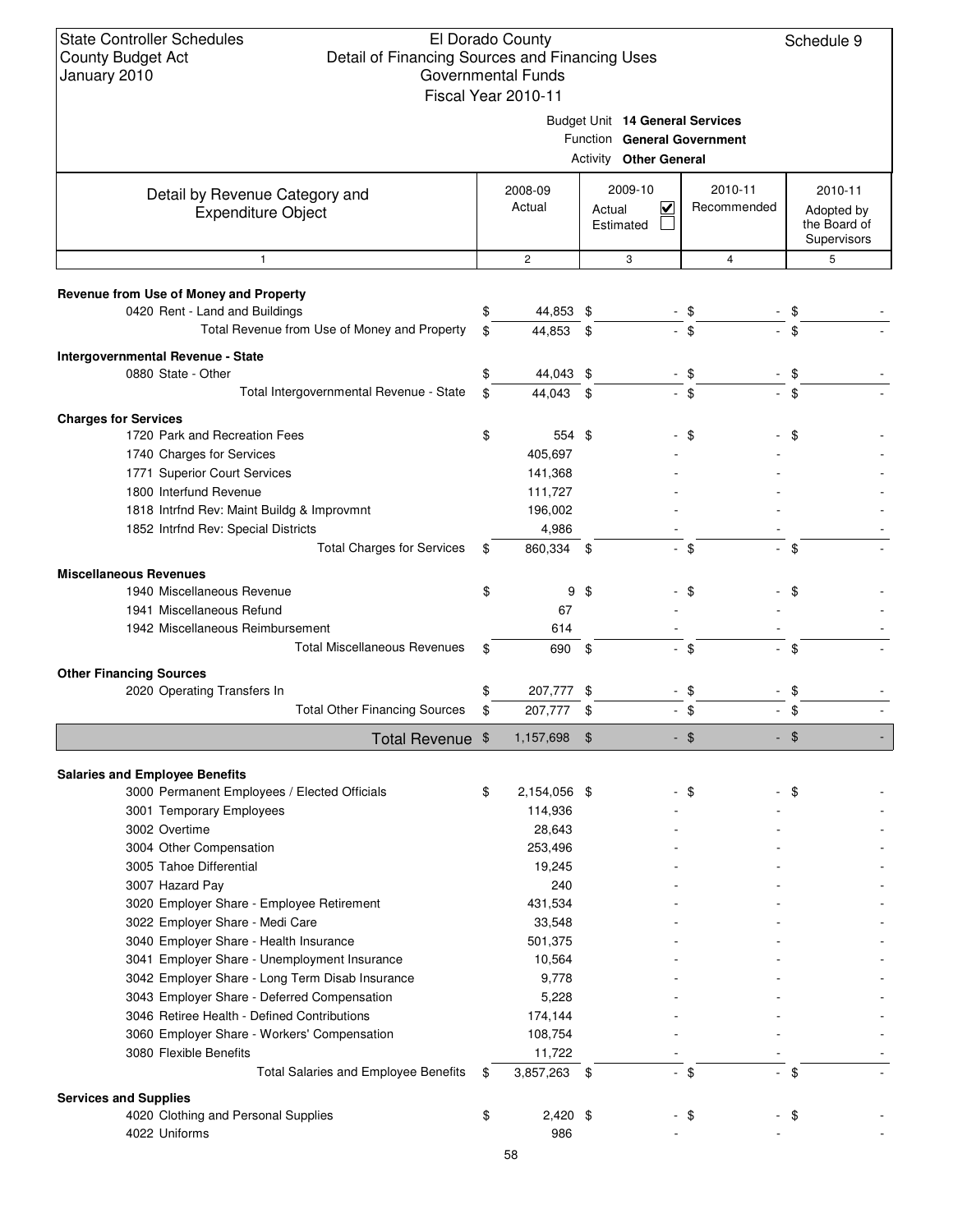$\overline{\phantom{a}}$ 

# El Dorado County Detail of Financing Sources and Financing Uses Governmental Funds

Schedule 9

|                                                             | Fiscal Year 2010-11 |                                                                                                 |                        |                                                      |  |  |  |  |  |  |
|-------------------------------------------------------------|---------------------|-------------------------------------------------------------------------------------------------|------------------------|------------------------------------------------------|--|--|--|--|--|--|
|                                                             |                     | Budget Unit 14 General Services<br>Function General Government<br><b>Activity Other General</b> |                        |                                                      |  |  |  |  |  |  |
| Detail by Revenue Category and<br><b>Expenditure Object</b> | 2008-09<br>Actual   | 2009-10<br>$\overline{\mathbf{v}}$<br>Actual<br>Estimated                                       | 2010-11<br>Recommended | 2010-11<br>Adopted by<br>the Board of<br>Supervisors |  |  |  |  |  |  |
| $\mathbf{1}$                                                | $\mathbf{2}$        | 3                                                                                               | 4                      | 5                                                    |  |  |  |  |  |  |
| 4040 Telephone Company Vendor Payments                      | 3,640               |                                                                                                 |                        |                                                      |  |  |  |  |  |  |
| 4041 Cnty Pass thru Telephone Chrges to Depts               | 713                 |                                                                                                 |                        |                                                      |  |  |  |  |  |  |
| 4080 Household Expense                                      | 39,459              |                                                                                                 |                        |                                                      |  |  |  |  |  |  |
| 4081 Household Expense - Paper Goods                        | 285                 |                                                                                                 |                        |                                                      |  |  |  |  |  |  |
| 4083 Household Expense - Laundry                            | 33,987              |                                                                                                 |                        |                                                      |  |  |  |  |  |  |
| 4085 Household Expense - Refuse Disposal                    | 101,216             |                                                                                                 |                        |                                                      |  |  |  |  |  |  |
| 4086 Household Expense - Janitorial/Custodial               | 27,300              |                                                                                                 |                        |                                                      |  |  |  |  |  |  |
| 4087 Household Expense - Exterm/Fumigation Serv             | 11,108              |                                                                                                 |                        |                                                      |  |  |  |  |  |  |
| 4100 Insurance - Premium                                    | 55,614              |                                                                                                 |                        |                                                      |  |  |  |  |  |  |
| 4140 Maintenance - Equipment                                | 3,563               |                                                                                                 |                        |                                                      |  |  |  |  |  |  |
| 4143 Maintenance - Service Contracts                        | 9,048               |                                                                                                 |                        |                                                      |  |  |  |  |  |  |
| 4145 Maintenance - Equipment Parts                          | 3,445               |                                                                                                 |                        |                                                      |  |  |  |  |  |  |
| 4160 Maintenance Vehicles - Service Contract                | 684                 |                                                                                                 |                        |                                                      |  |  |  |  |  |  |
| 4161 Maintenance Vehicles - Parts/Direct Chrg               | 321                 |                                                                                                 |                        |                                                      |  |  |  |  |  |  |
| 4163 Maintenance Vehicles - Inventory                       | 3                   |                                                                                                 |                        |                                                      |  |  |  |  |  |  |
| 4165 Maintenance Vehicles - Oil and Grease                  | 55                  |                                                                                                 |                        |                                                      |  |  |  |  |  |  |
| 4180 Maintenance - Building and Improvements                | 127,619             |                                                                                                 |                        |                                                      |  |  |  |  |  |  |
| 4183 Maintenance - Grounds                                  | 11,710              |                                                                                                 |                        |                                                      |  |  |  |  |  |  |
| 4184 Maintenance - Cemetery                                 | 11,596              |                                                                                                 |                        |                                                      |  |  |  |  |  |  |
| 4185 Maintenance - Park                                     | 13,430              |                                                                                                 |                        |                                                      |  |  |  |  |  |  |
| 4187 Maintenance - Trail                                    | 1,473               |                                                                                                 |                        |                                                      |  |  |  |  |  |  |
| 4189 Maintenance - Water System                             | 972                 |                                                                                                 |                        |                                                      |  |  |  |  |  |  |
| 4190 Maintenance - Drainage                                 | 453                 |                                                                                                 |                        |                                                      |  |  |  |  |  |  |
| 4197 Maintenance - Building Supplies                        | 108,736             |                                                                                                 |                        |                                                      |  |  |  |  |  |  |
| 4220 Memberships                                            | 813                 |                                                                                                 |                        |                                                      |  |  |  |  |  |  |
| 4241 Cash Shortage                                          | 20                  |                                                                                                 |                        |                                                      |  |  |  |  |  |  |
| 4260 Office Expense                                         | 5,138               |                                                                                                 |                        |                                                      |  |  |  |  |  |  |
| 4261 Postage                                                | 1,241               |                                                                                                 |                        |                                                      |  |  |  |  |  |  |
| 4262 Software                                               | 12,750              |                                                                                                 |                        |                                                      |  |  |  |  |  |  |
| 4263 Subscription / Newspaper / Journals                    | 701                 |                                                                                                 |                        |                                                      |  |  |  |  |  |  |
| 4264 Books / Manuals                                        | 223                 |                                                                                                 |                        |                                                      |  |  |  |  |  |  |
| 4265 Law Books                                              | 252                 |                                                                                                 |                        |                                                      |  |  |  |  |  |  |
| 4266 Printing / Duplicating                                 | 1,691               |                                                                                                 |                        |                                                      |  |  |  |  |  |  |
| 4300 Professional and Specialized Services                  | 26,358              |                                                                                                 |                        |                                                      |  |  |  |  |  |  |
| 4324 Medical, Dental and Lab Services                       | 3,884               |                                                                                                 |                        |                                                      |  |  |  |  |  |  |
| 4333 Burial Services                                        | 4,715               |                                                                                                 |                        |                                                      |  |  |  |  |  |  |
| 4334 Fire Prevention and Inspection                         | 36,033              |                                                                                                 |                        |                                                      |  |  |  |  |  |  |
| 4337 Other Governmental Agencies                            | 1,569               |                                                                                                 |                        |                                                      |  |  |  |  |  |  |
| 4420 Rents and Leases - Equipment                           | 31,603              |                                                                                                 |                        |                                                      |  |  |  |  |  |  |
| 4460 Small Tools and Instruments                            | 5,502               |                                                                                                 |                        |                                                      |  |  |  |  |  |  |
|                                                             |                     |                                                                                                 |                        |                                                      |  |  |  |  |  |  |
| 4461 Minor Equipment<br>4462 Minor Computer Equipment       | 10,994<br>148       |                                                                                                 |                        |                                                      |  |  |  |  |  |  |
| 4463 Minor Telephone and Radio Equipment                    | 631                 |                                                                                                 |                        |                                                      |  |  |  |  |  |  |
|                                                             |                     |                                                                                                 |                        |                                                      |  |  |  |  |  |  |
| 4465 Minor Vehicle Equipment                                | 136                 |                                                                                                 |                        |                                                      |  |  |  |  |  |  |
| 4500 Special Departmental Expense                           | 5,110               |                                                                                                 |                        |                                                      |  |  |  |  |  |  |
| 4501 Special Projects                                       | 28,586              |                                                                                                 |                        |                                                      |  |  |  |  |  |  |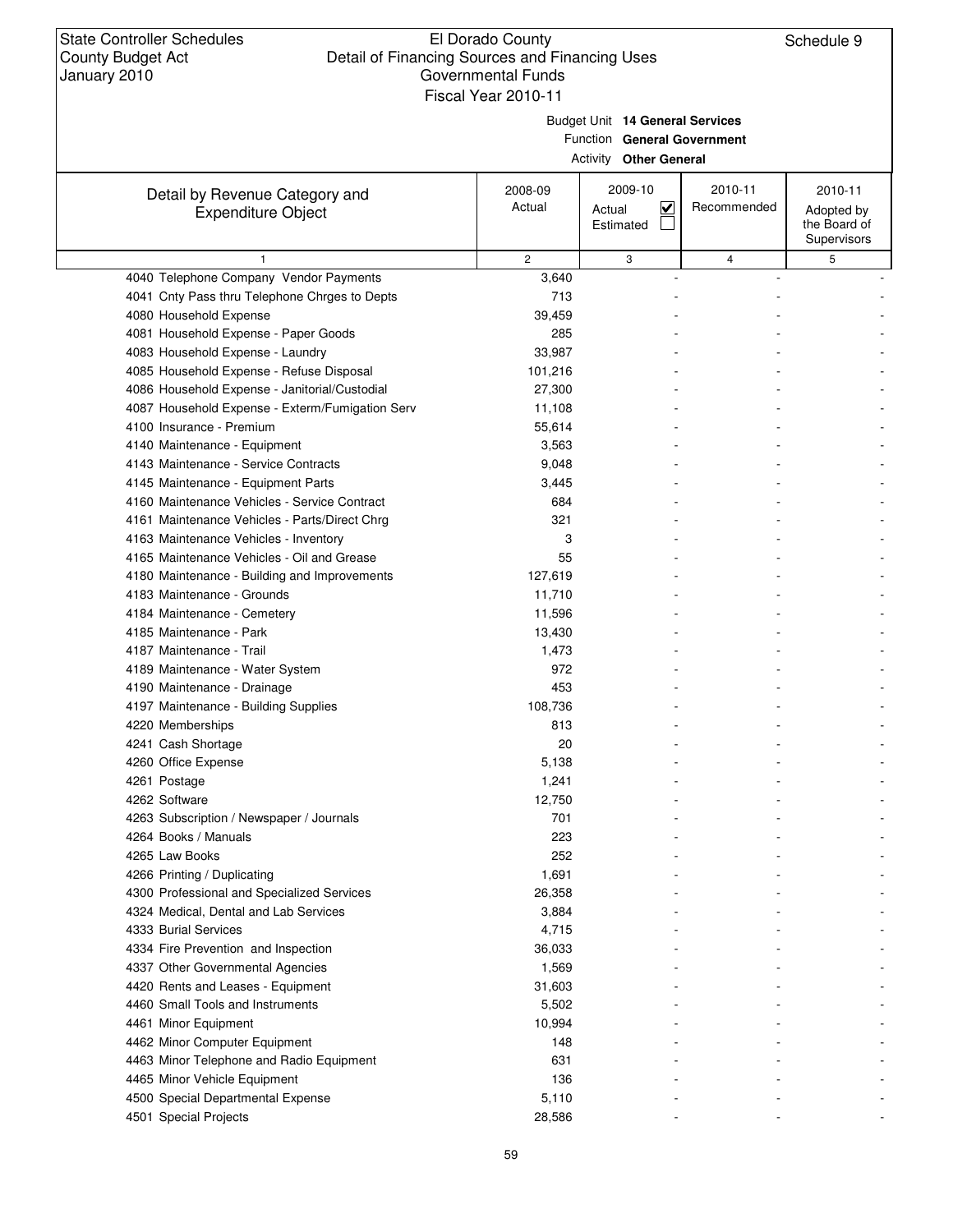| State Controller Schedules |  |
|----------------------------|--|
| County Budget Act          |  |
| January 2010               |  |

### El Dorado County Detail of Financing Sources and Financing Uses Governmental Funds Fiscal Year 2010-11

Schedule 9

| Budget Unit 14 General Services |
|---------------------------------|
|                                 |

Function **General Government**

|  | <b>Activity Other General</b> |  |
|--|-------------------------------|--|
|--|-------------------------------|--|

| Detail by Revenue Category and                                               | 2008-09               | 2009-10                          | 2010-11       | 2010-11      |
|------------------------------------------------------------------------------|-----------------------|----------------------------------|---------------|--------------|
| <b>Expenditure Object</b>                                                    | Actual                | $\checkmark$<br>Actual           | Recommended   | Adopted by   |
|                                                                              |                       | Estimated                        |               | the Board of |
|                                                                              |                       |                                  |               | Supervisors  |
| $\mathbf{1}$                                                                 | $\overline{c}$        | 3                                | 4             | 5            |
| 4503 Staff Development                                                       | 280                   |                                  |               |              |
| 4506 Film Development/Photography Supplies                                   | 998                   |                                  |               |              |
| 4507 Fire and Safety Supplies                                                | 216                   |                                  |               |              |
| 4529 Software License                                                        | 15,623                |                                  |               |              |
| 4564 Road: Herbicide                                                         | 2,071                 |                                  |               |              |
| 4571 Road: Signs                                                             | 5,748                 |                                  |               |              |
| 4602 Employee - Private Auto Mileage                                         | 5,294                 |                                  |               |              |
| 4605 Vehicle - Rent or Lease                                                 | 28,069                |                                  |               |              |
| 4606 Fuel Purchases                                                          | 33,966                |                                  |               |              |
| 4620 Utilities                                                               | 846,809               |                                  |               |              |
| <b>Total Services and Supplies</b>                                           | \$<br>1,687,012       | - \$<br>$\overline{\phantom{a}}$ | - \$          | $-$ \$       |
| <b>Other Charges</b>                                                         |                       |                                  |               |              |
| 5060 Retirement of Other Long Term Debt                                      | \$<br>151,664 \$      |                                  | S             | \$           |
| 5100 Interest: Other Long Term Debt                                          | 23,987                |                                  |               |              |
| 5180 Taxes & Assessments                                                     | 233                   |                                  |               |              |
| 5300 Interfund Expenditures                                                  | 211,028               |                                  |               |              |
| <b>Total Other Charges</b>                                                   | \$<br>386,912 \$      | ÷.                               | -\$<br>$\sim$ | \$           |
| <b>Fixed Assets</b>                                                          |                       |                                  |               |              |
| 6040 Fixed Assets - Equipment                                                | \$<br>$11,183$ \$     | ۰                                | \$            | \$           |
| <b>Total Fixed Assets</b>                                                    | \$<br>11,183          | \$                               | - \$          | \$           |
| <b>Intrafund Transfers</b>                                                   |                       |                                  |               |              |
| 7200 Intrafund Transfers                                                     | \$<br>20,183 \$       |                                  | \$            | \$           |
| 7220 Intrafnd: Telephone Equipment and Support                               | 19,913                |                                  |               |              |
| 7223 Intrafnd: Mail Service                                                  | 4,947                 |                                  |               |              |
| 7224 Intrafnd: Stores Support                                                | 14,460                |                                  |               |              |
| 7225 Intrafnd: Central Duplicating                                           | 2,617                 |                                  |               |              |
| 7227 Intrafnd: Internal Data Processing                                      | 42,092                |                                  |               |              |
| 7229 Intrafnd: PC Support                                                    | 1,330                 |                                  |               |              |
| 7231 Intrafnd: IS Programming Support                                        | 3,420                 |                                  |               |              |
| 7232 Intrafnd: Maint Bldg & Improvmnts                                       | 1,239                 |                                  |               |              |
| 7234 Intrafnd: Network Support                                               | 55,926                |                                  |               |              |
| <b>Total Intrafund Transfers</b>                                             | \$<br>166,126         | \$                               | $-$ \$        | $-$ \$       |
|                                                                              |                       |                                  |               |              |
| <b>Intrafund Abatement</b><br>7366 Intrfnd Abatemnt: Maint Bldg & Improvmnts | \$<br>$(180, 976)$ \$ |                                  | - \$          | $-$ \$       |
| <b>Total Intrafund Abatement</b>                                             | \$                    |                                  |               |              |
|                                                                              | $(180, 976)$ \$       |                                  | $-$ \$        | $-$ \$       |
| Total Expenditures/Appropriations \$                                         | 5,927,520             | $\frac{1}{2}$                    | $-$ \$        | $-$ \$       |
| Net Cost \$                                                                  | $(4,769,823)$ \$      |                                  | $-$ \$        | $-$ \$       |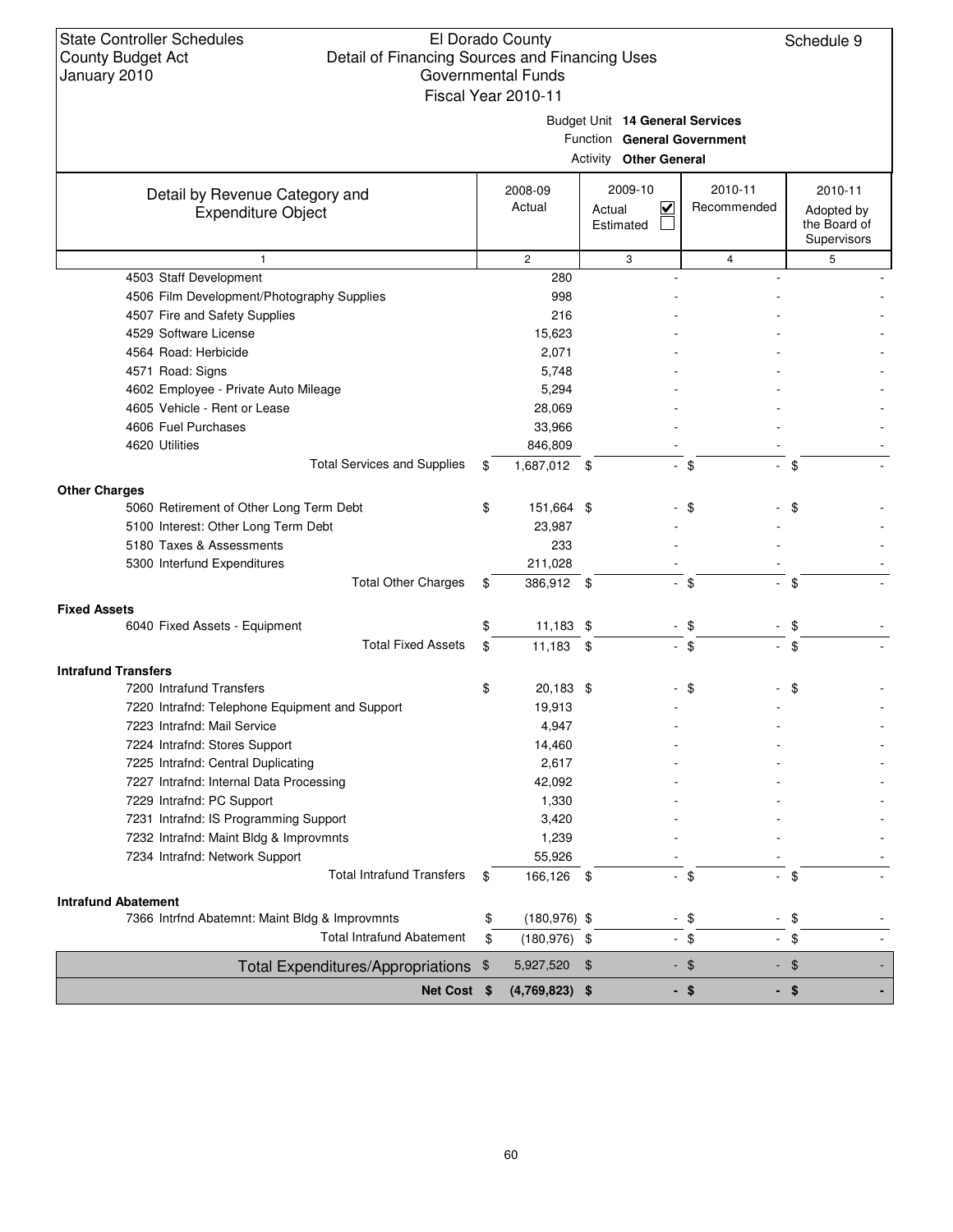### El Dorado County Detail of Financing Sources and Financing Uses Governmental Funds Fiscal Year 2010-11

Schedule 9

Budget Unit **15 Gen Fund Other Operations**

| Function General Government<br><b>Other General</b><br>Activity                        |    |                   |      |                                                           |    |                        |      |                                                      |  |
|----------------------------------------------------------------------------------------|----|-------------------|------|-----------------------------------------------------------|----|------------------------|------|------------------------------------------------------|--|
|                                                                                        |    |                   |      |                                                           |    |                        |      |                                                      |  |
| Detail by Revenue Category and<br><b>Expenditure Object</b>                            |    | 2008-09<br>Actual |      | 2009-10<br>$\overline{\mathsf{v}}$<br>Actual<br>Estimated |    | 2010-11<br>Recommended |      | 2010-11<br>Adopted by<br>the Board of<br>Supervisors |  |
| $\mathbf{1}$                                                                           |    | $\overline{c}$    |      | 3                                                         |    | 4                      |      | 5                                                    |  |
|                                                                                        |    |                   |      |                                                           |    |                        |      |                                                      |  |
| <b>Taxes</b><br>0100 Property Taxes - Current Secured                                  | \$ | 56,097,561 \$     |      | 54,715,797 \$                                             |    | 52,998,913 \$          |      | 51,312,474                                           |  |
| 0110 Property Taxes - Current Unsecured                                                |    | 1,284,219         |      | 1,075,522                                                 |    | 1,100,397              |      | 1,008,625                                            |  |
| 0120 Property Taxes - Prior Secured                                                    |    | 7,996             |      | (8,539)                                                   |    | (25,000)               |      | (8, 540)                                             |  |
| 0130 Property Taxes - Prior Unsecured                                                  |    | 36,237            |      | 38,103                                                    |    | 30,000                 |      | 38,103                                               |  |
| 0140 Supplemental Property Taxes - Current                                             |    | 357,640           |      | (66, 844)                                                 |    | 120,000                |      | 120,000                                              |  |
| 0150 Supplemental Property Taxes - Prior                                               |    | 862,162           |      | 582,088                                                   |    | 180,000                |      | 180,000                                              |  |
| 0160 Sales and Use Tax                                                                 |    | 6,753,118         |      | 6,142,430                                                 |    | 5,288,630              |      | 6,081,006                                            |  |
| 0162 In-Lieu Local Sales and Use Tax                                                   |    | 2,779,679         |      | 1,841,824                                                 |    | 1,633,652              |      | 1,823,406                                            |  |
| 0171 Hotel and Motel Occupancy Tax                                                     |    | 1,619,782         |      | 1,557,929                                                 |    | 1,441,000              |      | 1,557,929                                            |  |
| 0172 Property Transfer Tax                                                             |    | 1,127,922         |      | 1,230,381                                                 |    | 1,026,400              |      | 1,230,381                                            |  |
| 0173 Race Horse Tax                                                                    |    | 60                |      |                                                           |    | 100                    |      |                                                      |  |
| 0174 Timber Yield Tax                                                                  |    | 46,726            |      | 7,381                                                     |    | 46,700                 |      | 7,381                                                |  |
| 0178 Tax Loss Reserve                                                                  |    | 3,236,792         |      | 3,871,824                                                 |    | 2,600,000              |      | 2,600,000                                            |  |
| 0179 Property Tax In-Lieu of Vehicle License Fee                                       |    | 17,771,139        |      | 17,394,699                                                |    | 16,703,733             |      | 16,312,749                                           |  |
| <b>Total Taxes</b>                                                                     | \$ | 91,981,033        | \$   | 88,382,595                                                | \$ | 83,144,525             | \$   | 82,263,514                                           |  |
|                                                                                        |    |                   |      |                                                           |    |                        |      |                                                      |  |
| <b>Licenses, Permits and Franchises</b><br>0251 Franchise - Garbage                    | \$ | 140,000 \$        |      | 332,706 \$                                                |    | 260,000 \$             |      | 260,000                                              |  |
| 0252 Franchise - Cable                                                                 |    |                   |      |                                                           |    |                        |      |                                                      |  |
| Total Licenses, Permits and Franchises                                                 |    | 431,219           |      | 435,136                                                   |    | 431,000                |      | 435,136                                              |  |
|                                                                                        | \$ | 571,219 \$        |      | 767,842 \$                                                |    | 691,000                | \$   | 695,136                                              |  |
| Fines, Forfeitures and Penalties                                                       |    |                   |      |                                                           |    |                        |      |                                                      |  |
| 0360 Penalties and Costs on Delinquent Taxes<br>Total Fines, Forfeitures and Penalties | \$ | 331,274           | -\$  | 328,111                                                   | \$ | 350,000                | \$   | 328,111                                              |  |
|                                                                                        | \$ | 331,274           | - \$ | 328,111                                                   | \$ | 350,000                | \$   | 328,111                                              |  |
| Revenue from Use of Money and Property                                                 |    |                   |      |                                                           |    |                        |      |                                                      |  |
| 0400 Interest                                                                          | \$ | 269,281 \$        |      | 44,859 \$                                                 |    | 57,300 \$              |      | 44,859                                               |  |
| 0420 Rent - Land and Buildings                                                         |    | 1                 |      |                                                           |    |                        |      |                                                      |  |
| Total Revenue from Use of Money and Property                                           | \$ | 269,282           | \$   | 44,859                                                    | \$ | 57,300                 | \$   | 44,859                                               |  |
| Intergovernmental Revenue - State                                                      |    |                   |      |                                                           |    |                        |      |                                                      |  |
| 0543 State - Vehicle License Collection                                                | \$ | 66,131 \$         |      | 66,131 \$                                                 |    | 66,131 \$              |      | 66,131                                               |  |
| 0544 State - Veh Lic Realignment - MentHith                                            |    | 955,734           |      | 905,629                                                   |    | 879,275                |      | 898,252                                              |  |
| 0545 State - Veh Lic Realignment - Health                                              |    | 5,592,207         |      | 5,299,032                                                 |    | 5,144,640              |      | 5,299,032                                            |  |
| 0546 State - Veh Lic Realignment - Soc Serv                                            |    | 250,200           |      | 237,083                                                   |    | 227,236                |      | 237,083                                              |  |
| 0780 State - Disaster Relief                                                           |    | 9,655             |      | 124,701                                                   |    |                        |      |                                                      |  |
| 0820 State - Homeowners' Property Tax Relief                                           |    | 603,110           |      | 602,939                                                   |    | 598,000                |      | 602,939                                              |  |
| 0880 State - Other                                                                     |    | 399,625           |      |                                                           |    |                        |      |                                                      |  |
| 0881 State - Mandated Reimbursements                                                   |    | 845,331           |      | 645,741                                                   |    | 20,000                 |      | 20,000                                               |  |
| 0882 State - Open Space Subvention                                                     |    | 37,795            |      | 1                                                         |    |                        |      |                                                      |  |
| Total Intergovernmental Revenue - State                                                | \$ | 8,759,787 \$      |      | 7,881,257 \$                                              |    | 6,935,282              | - \$ | 7,123,437                                            |  |
| Intergovernmental Revenue - Federal                                                    |    |                   |      |                                                           |    |                        |      |                                                      |  |
| 1080 Federal - Grazing Fee                                                             | \$ | 96 \$             |      | 96 \$                                                     |    | 96 \$                  |      | 96                                                   |  |
| 1090 Federal - In-Lieu Taxes                                                           |    | 246,086           |      | 183,609                                                   |    | 109,592                |      | 183,609                                              |  |
| Total Intergovernmental Revenue - Federal                                              | \$ | 246,182 \$        |      | 183,705 \$                                                |    | 109,688                | \$   | 183,705                                              |  |
|                                                                                        |    |                   |      |                                                           |    |                        |      |                                                      |  |
| <b>Revenue Other Governmental Agencies</b><br>1200 Other - Governmental Agencies       | \$ | 231,657 \$        |      | 264,749 \$                                                |    | 244,300 \$             |      | 244,300                                              |  |
|                                                                                        |    |                   |      |                                                           |    |                        |      |                                                      |  |
|                                                                                        |    | 61                |      |                                                           |    |                        |      |                                                      |  |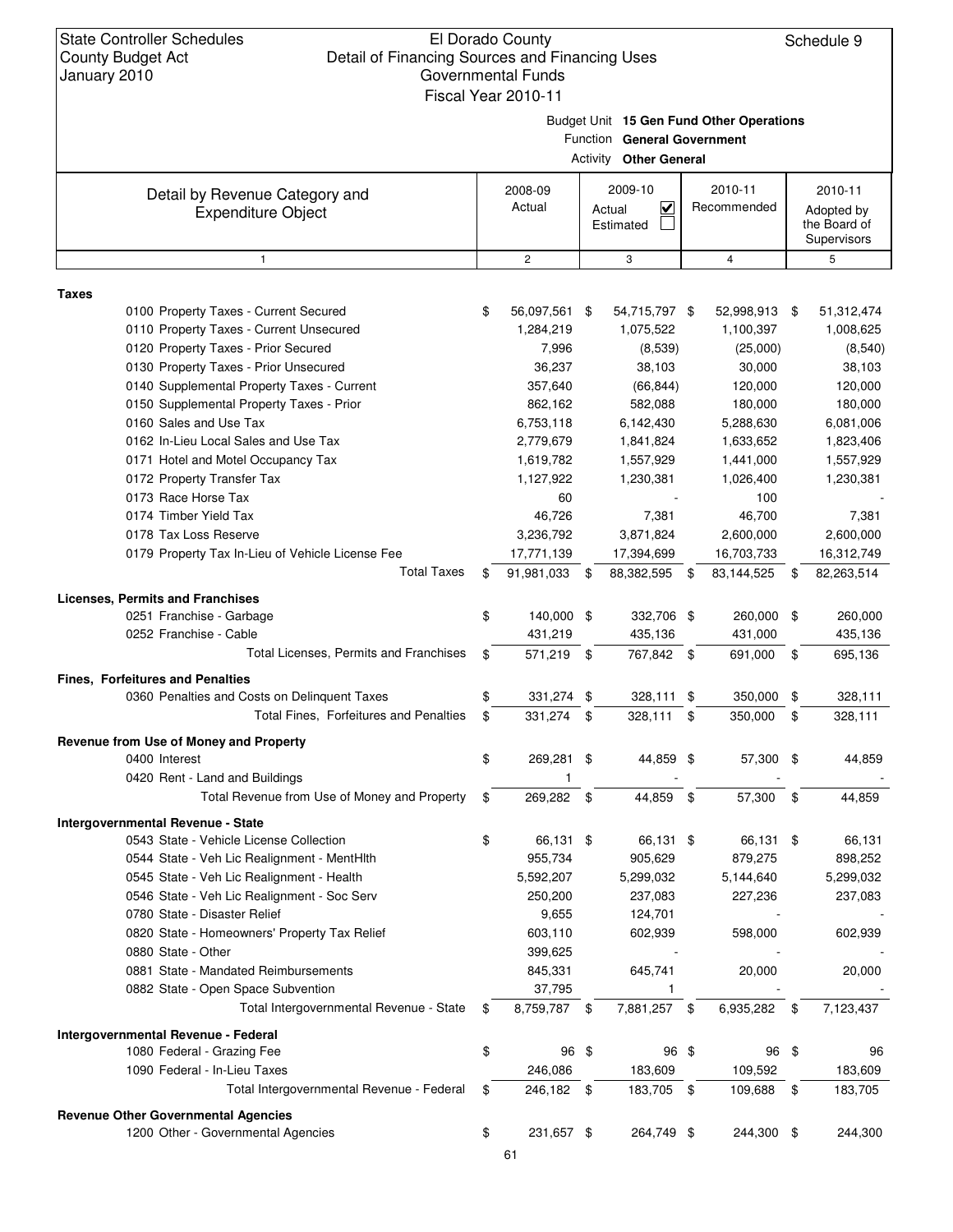### El Dorado County Detail of Financing Sources and Financing Uses Governmental Funds Fiscal Year 2010-11

Schedule 9

Function **General Government**

| 2009-10<br>2010-11<br>2008-09<br>Detail by Revenue Category and<br>Actual<br>⊽<br>Recommended<br>Actual<br><b>Expenditure Object</b><br>Estimated<br>$\overline{c}$<br>$\overline{4}$<br>3<br>5<br>$\mathbf{1}$<br>1207 Shingle Springs Rancheria<br>2,500,000<br>2,500,000<br><b>Total Revenue Other Governmental Agencies</b><br>231,657<br>\$<br>2,764,749<br>2,744,300<br>\$<br>\$<br>\$<br><b>Charges for Services</b><br>1300 Assessment and Tax Collection Fees<br>\$<br>2,222,415 \$<br>2,223,819 \$<br>2,250,859<br>-\$<br>1600 Recording Fees<br>167,883<br>169,669<br>153,000<br>1800 Interfund Revenue<br>3,271,473<br>2,735,327<br>2,357,235<br><b>Total Charges for Services</b><br>5,661,771 \$<br>4,761,094<br>\$<br>5,128,815 \$<br>\$<br><b>Miscellaneous Revenues</b><br>1940 Miscellaneous Revenue<br>\$<br>$3,360$ \$<br>17,106 \$<br>\$<br>1942 Miscellaneous Reimbursement<br>50,000<br>1952 Unclaimed Cash<br>32,941<br>1999 Special Revenue Clearing<br>817<br>1,655<br><b>Total Miscellaneous Revenues</b><br>87,118<br>18,761 \$<br>- \$<br>- \$<br>\$<br><b>Other Financing Sources</b><br>2020 Operating Transfers In<br>277,861 \$<br>\$<br>- \$<br>1,640,876 \$<br><b>Total Other Financing Sources</b><br>$-$ \$<br>277,861<br>\$<br>\$<br>1,640,876<br>\$<br><b>Residual Equity Transfers</b><br>2100 Residual Equity Transfers In<br>\$<br>- \$<br>- \$<br>\$<br><b>Total Residual Equity Transfers</b><br>\$<br>$-$ \$<br>- \$<br>- \$<br>137,520<br>\$105,778,554<br>\$<br>\$<br>108,139,323<br>\$100,434,065<br><b>Total Revenue</b><br><b>Salaries and Employee Benefits</b><br>3000 Permanent Employees / Elected Officials<br>- \$<br>$9,954$ \$<br>15,000 \$<br>\$<br>3080 Flexible Benefits<br>11,190<br>Total Salaries and Employee Benefits<br>11,190<br>9,954<br>\$<br>\$<br>\$<br>15,000<br>\$<br><b>Services and Supplies</b><br>4300 Professional and Specialized Services<br>\$<br>118,185 \$<br>261,274 \$<br>280,970 \$<br>7,624<br>8,500<br>4400 Publication and Legal Notices<br>4,507<br>395,704<br>200,000<br>208,000<br>4501 Special Projects<br><b>Total Services and Supplies</b><br>518,396 \$<br>468.898 \$<br>497,470 \$<br>S<br><b>Other Charges</b><br>5240 Contribution To Non-county Governmental<br>\$<br>1,567,918 \$<br>554,463 \$<br>$315,121$ \$<br>5300 Interfund Expenditures<br>8,000<br><b>Total Other Charges</b><br>562,463 \$<br>\$<br>1,567,918 \$<br>315,121<br>-\$<br><b>Other Financing Uses</b><br>7000 Operating Transfers Out<br>16,265,986 \$<br>14,586,626 \$<br>14,057,808 \$<br>\$<br><b>Total Other Financing Uses</b><br>16,265,986 \$<br>14,586,626<br>14,057,808<br>\$<br>\$<br>\$<br><b>Intrafund Transfers</b><br>7225 Intrafnd: Central Duplicating<br>\$<br>221<br>132 \$<br>\$<br><b>Total Intrafund Transfers</b><br>221<br>\$<br>132 \$<br>\$<br><b>Intrafund Abatement</b><br>7367 Intrfnd Abatemnt: Child Support Services<br>$(44,890)$ \$<br>$(136,501)$ \$<br>\$<br>$(97, 515)$ \$ |                                  |           | <b>Activity Other General</b> |            |                                                      |
|--------------------------------------------------------------------------------------------------------------------------------------------------------------------------------------------------------------------------------------------------------------------------------------------------------------------------------------------------------------------------------------------------------------------------------------------------------------------------------------------------------------------------------------------------------------------------------------------------------------------------------------------------------------------------------------------------------------------------------------------------------------------------------------------------------------------------------------------------------------------------------------------------------------------------------------------------------------------------------------------------------------------------------------------------------------------------------------------------------------------------------------------------------------------------------------------------------------------------------------------------------------------------------------------------------------------------------------------------------------------------------------------------------------------------------------------------------------------------------------------------------------------------------------------------------------------------------------------------------------------------------------------------------------------------------------------------------------------------------------------------------------------------------------------------------------------------------------------------------------------------------------------------------------------------------------------------------------------------------------------------------------------------------------------------------------------------------------------------------------------------------------------------------------------------------------------------------------------------------------------------------------------------------------------------------------------------------------------------------------------------------------------------------------------------------------------------------------------------------------------------------------------------------------------------------------------------------------------------------------------------------------------------------------------------------------------------------------------------------------------------------------------------------------------------------------------------------------------------------------------------------------------------------------------------------------------------------------------------------------------|----------------------------------|-----------|-------------------------------|------------|------------------------------------------------------|
|                                                                                                                                                                                                                                                                                                                                                                                                                                                                                                                                                                                                                                                                                                                                                                                                                                                                                                                                                                                                                                                                                                                                                                                                                                                                                                                                                                                                                                                                                                                                                                                                                                                                                                                                                                                                                                                                                                                                                                                                                                                                                                                                                                                                                                                                                                                                                                                                                                                                                                                                                                                                                                                                                                                                                                                                                                                                                                                                                                                            |                                  |           |                               |            | 2010-11<br>Adopted by<br>the Board of<br>Supervisors |
|                                                                                                                                                                                                                                                                                                                                                                                                                                                                                                                                                                                                                                                                                                                                                                                                                                                                                                                                                                                                                                                                                                                                                                                                                                                                                                                                                                                                                                                                                                                                                                                                                                                                                                                                                                                                                                                                                                                                                                                                                                                                                                                                                                                                                                                                                                                                                                                                                                                                                                                                                                                                                                                                                                                                                                                                                                                                                                                                                                                            |                                  |           |                               |            |                                                      |
|                                                                                                                                                                                                                                                                                                                                                                                                                                                                                                                                                                                                                                                                                                                                                                                                                                                                                                                                                                                                                                                                                                                                                                                                                                                                                                                                                                                                                                                                                                                                                                                                                                                                                                                                                                                                                                                                                                                                                                                                                                                                                                                                                                                                                                                                                                                                                                                                                                                                                                                                                                                                                                                                                                                                                                                                                                                                                                                                                                                            |                                  |           |                               |            | 2,500,000                                            |
|                                                                                                                                                                                                                                                                                                                                                                                                                                                                                                                                                                                                                                                                                                                                                                                                                                                                                                                                                                                                                                                                                                                                                                                                                                                                                                                                                                                                                                                                                                                                                                                                                                                                                                                                                                                                                                                                                                                                                                                                                                                                                                                                                                                                                                                                                                                                                                                                                                                                                                                                                                                                                                                                                                                                                                                                                                                                                                                                                                                            |                                  |           |                               |            | 2,744,300                                            |
|                                                                                                                                                                                                                                                                                                                                                                                                                                                                                                                                                                                                                                                                                                                                                                                                                                                                                                                                                                                                                                                                                                                                                                                                                                                                                                                                                                                                                                                                                                                                                                                                                                                                                                                                                                                                                                                                                                                                                                                                                                                                                                                                                                                                                                                                                                                                                                                                                                                                                                                                                                                                                                                                                                                                                                                                                                                                                                                                                                                            |                                  |           |                               |            |                                                      |
|                                                                                                                                                                                                                                                                                                                                                                                                                                                                                                                                                                                                                                                                                                                                                                                                                                                                                                                                                                                                                                                                                                                                                                                                                                                                                                                                                                                                                                                                                                                                                                                                                                                                                                                                                                                                                                                                                                                                                                                                                                                                                                                                                                                                                                                                                                                                                                                                                                                                                                                                                                                                                                                                                                                                                                                                                                                                                                                                                                                            |                                  |           |                               |            | 2,268,295                                            |
|                                                                                                                                                                                                                                                                                                                                                                                                                                                                                                                                                                                                                                                                                                                                                                                                                                                                                                                                                                                                                                                                                                                                                                                                                                                                                                                                                                                                                                                                                                                                                                                                                                                                                                                                                                                                                                                                                                                                                                                                                                                                                                                                                                                                                                                                                                                                                                                                                                                                                                                                                                                                                                                                                                                                                                                                                                                                                                                                                                                            |                                  |           |                               |            | 173,062                                              |
|                                                                                                                                                                                                                                                                                                                                                                                                                                                                                                                                                                                                                                                                                                                                                                                                                                                                                                                                                                                                                                                                                                                                                                                                                                                                                                                                                                                                                                                                                                                                                                                                                                                                                                                                                                                                                                                                                                                                                                                                                                                                                                                                                                                                                                                                                                                                                                                                                                                                                                                                                                                                                                                                                                                                                                                                                                                                                                                                                                                            |                                  |           |                               |            | 2,357,235                                            |
|                                                                                                                                                                                                                                                                                                                                                                                                                                                                                                                                                                                                                                                                                                                                                                                                                                                                                                                                                                                                                                                                                                                                                                                                                                                                                                                                                                                                                                                                                                                                                                                                                                                                                                                                                                                                                                                                                                                                                                                                                                                                                                                                                                                                                                                                                                                                                                                                                                                                                                                                                                                                                                                                                                                                                                                                                                                                                                                                                                                            |                                  |           |                               |            | 4,798,592                                            |
|                                                                                                                                                                                                                                                                                                                                                                                                                                                                                                                                                                                                                                                                                                                                                                                                                                                                                                                                                                                                                                                                                                                                                                                                                                                                                                                                                                                                                                                                                                                                                                                                                                                                                                                                                                                                                                                                                                                                                                                                                                                                                                                                                                                                                                                                                                                                                                                                                                                                                                                                                                                                                                                                                                                                                                                                                                                                                                                                                                                            |                                  |           |                               |            |                                                      |
|                                                                                                                                                                                                                                                                                                                                                                                                                                                                                                                                                                                                                                                                                                                                                                                                                                                                                                                                                                                                                                                                                                                                                                                                                                                                                                                                                                                                                                                                                                                                                                                                                                                                                                                                                                                                                                                                                                                                                                                                                                                                                                                                                                                                                                                                                                                                                                                                                                                                                                                                                                                                                                                                                                                                                                                                                                                                                                                                                                                            |                                  |           |                               |            |                                                      |
|                                                                                                                                                                                                                                                                                                                                                                                                                                                                                                                                                                                                                                                                                                                                                                                                                                                                                                                                                                                                                                                                                                                                                                                                                                                                                                                                                                                                                                                                                                                                                                                                                                                                                                                                                                                                                                                                                                                                                                                                                                                                                                                                                                                                                                                                                                                                                                                                                                                                                                                                                                                                                                                                                                                                                                                                                                                                                                                                                                                            |                                  |           |                               |            |                                                      |
|                                                                                                                                                                                                                                                                                                                                                                                                                                                                                                                                                                                                                                                                                                                                                                                                                                                                                                                                                                                                                                                                                                                                                                                                                                                                                                                                                                                                                                                                                                                                                                                                                                                                                                                                                                                                                                                                                                                                                                                                                                                                                                                                                                                                                                                                                                                                                                                                                                                                                                                                                                                                                                                                                                                                                                                                                                                                                                                                                                                            |                                  |           |                               |            |                                                      |
|                                                                                                                                                                                                                                                                                                                                                                                                                                                                                                                                                                                                                                                                                                                                                                                                                                                                                                                                                                                                                                                                                                                                                                                                                                                                                                                                                                                                                                                                                                                                                                                                                                                                                                                                                                                                                                                                                                                                                                                                                                                                                                                                                                                                                                                                                                                                                                                                                                                                                                                                                                                                                                                                                                                                                                                                                                                                                                                                                                                            |                                  |           |                               |            |                                                      |
|                                                                                                                                                                                                                                                                                                                                                                                                                                                                                                                                                                                                                                                                                                                                                                                                                                                                                                                                                                                                                                                                                                                                                                                                                                                                                                                                                                                                                                                                                                                                                                                                                                                                                                                                                                                                                                                                                                                                                                                                                                                                                                                                                                                                                                                                                                                                                                                                                                                                                                                                                                                                                                                                                                                                                                                                                                                                                                                                                                                            |                                  |           |                               |            |                                                      |
|                                                                                                                                                                                                                                                                                                                                                                                                                                                                                                                                                                                                                                                                                                                                                                                                                                                                                                                                                                                                                                                                                                                                                                                                                                                                                                                                                                                                                                                                                                                                                                                                                                                                                                                                                                                                                                                                                                                                                                                                                                                                                                                                                                                                                                                                                                                                                                                                                                                                                                                                                                                                                                                                                                                                                                                                                                                                                                                                                                                            |                                  |           |                               |            |                                                      |
|                                                                                                                                                                                                                                                                                                                                                                                                                                                                                                                                                                                                                                                                                                                                                                                                                                                                                                                                                                                                                                                                                                                                                                                                                                                                                                                                                                                                                                                                                                                                                                                                                                                                                                                                                                                                                                                                                                                                                                                                                                                                                                                                                                                                                                                                                                                                                                                                                                                                                                                                                                                                                                                                                                                                                                                                                                                                                                                                                                                            |                                  |           |                               |            | 1,647,597                                            |
|                                                                                                                                                                                                                                                                                                                                                                                                                                                                                                                                                                                                                                                                                                                                                                                                                                                                                                                                                                                                                                                                                                                                                                                                                                                                                                                                                                                                                                                                                                                                                                                                                                                                                                                                                                                                                                                                                                                                                                                                                                                                                                                                                                                                                                                                                                                                                                                                                                                                                                                                                                                                                                                                                                                                                                                                                                                                                                                                                                                            |                                  |           |                               |            | 1,647,597                                            |
|                                                                                                                                                                                                                                                                                                                                                                                                                                                                                                                                                                                                                                                                                                                                                                                                                                                                                                                                                                                                                                                                                                                                                                                                                                                                                                                                                                                                                                                                                                                                                                                                                                                                                                                                                                                                                                                                                                                                                                                                                                                                                                                                                                                                                                                                                                                                                                                                                                                                                                                                                                                                                                                                                                                                                                                                                                                                                                                                                                                            |                                  |           |                               |            |                                                      |
|                                                                                                                                                                                                                                                                                                                                                                                                                                                                                                                                                                                                                                                                                                                                                                                                                                                                                                                                                                                                                                                                                                                                                                                                                                                                                                                                                                                                                                                                                                                                                                                                                                                                                                                                                                                                                                                                                                                                                                                                                                                                                                                                                                                                                                                                                                                                                                                                                                                                                                                                                                                                                                                                                                                                                                                                                                                                                                                                                                                            |                                  |           |                               |            | 137,520                                              |
|                                                                                                                                                                                                                                                                                                                                                                                                                                                                                                                                                                                                                                                                                                                                                                                                                                                                                                                                                                                                                                                                                                                                                                                                                                                                                                                                                                                                                                                                                                                                                                                                                                                                                                                                                                                                                                                                                                                                                                                                                                                                                                                                                                                                                                                                                                                                                                                                                                                                                                                                                                                                                                                                                                                                                                                                                                                                                                                                                                                            |                                  |           |                               |            |                                                      |
|                                                                                                                                                                                                                                                                                                                                                                                                                                                                                                                                                                                                                                                                                                                                                                                                                                                                                                                                                                                                                                                                                                                                                                                                                                                                                                                                                                                                                                                                                                                                                                                                                                                                                                                                                                                                                                                                                                                                                                                                                                                                                                                                                                                                                                                                                                                                                                                                                                                                                                                                                                                                                                                                                                                                                                                                                                                                                                                                                                                            |                                  |           |                               |            | 99,966,771                                           |
|                                                                                                                                                                                                                                                                                                                                                                                                                                                                                                                                                                                                                                                                                                                                                                                                                                                                                                                                                                                                                                                                                                                                                                                                                                                                                                                                                                                                                                                                                                                                                                                                                                                                                                                                                                                                                                                                                                                                                                                                                                                                                                                                                                                                                                                                                                                                                                                                                                                                                                                                                                                                                                                                                                                                                                                                                                                                                                                                                                                            |                                  |           |                               |            |                                                      |
|                                                                                                                                                                                                                                                                                                                                                                                                                                                                                                                                                                                                                                                                                                                                                                                                                                                                                                                                                                                                                                                                                                                                                                                                                                                                                                                                                                                                                                                                                                                                                                                                                                                                                                                                                                                                                                                                                                                                                                                                                                                                                                                                                                                                                                                                                                                                                                                                                                                                                                                                                                                                                                                                                                                                                                                                                                                                                                                                                                                            |                                  |           |                               |            |                                                      |
|                                                                                                                                                                                                                                                                                                                                                                                                                                                                                                                                                                                                                                                                                                                                                                                                                                                                                                                                                                                                                                                                                                                                                                                                                                                                                                                                                                                                                                                                                                                                                                                                                                                                                                                                                                                                                                                                                                                                                                                                                                                                                                                                                                                                                                                                                                                                                                                                                                                                                                                                                                                                                                                                                                                                                                                                                                                                                                                                                                                            |                                  |           |                               |            | 15,000                                               |
|                                                                                                                                                                                                                                                                                                                                                                                                                                                                                                                                                                                                                                                                                                                                                                                                                                                                                                                                                                                                                                                                                                                                                                                                                                                                                                                                                                                                                                                                                                                                                                                                                                                                                                                                                                                                                                                                                                                                                                                                                                                                                                                                                                                                                                                                                                                                                                                                                                                                                                                                                                                                                                                                                                                                                                                                                                                                                                                                                                                            |                                  |           |                               |            |                                                      |
|                                                                                                                                                                                                                                                                                                                                                                                                                                                                                                                                                                                                                                                                                                                                                                                                                                                                                                                                                                                                                                                                                                                                                                                                                                                                                                                                                                                                                                                                                                                                                                                                                                                                                                                                                                                                                                                                                                                                                                                                                                                                                                                                                                                                                                                                                                                                                                                                                                                                                                                                                                                                                                                                                                                                                                                                                                                                                                                                                                                            |                                  |           |                               |            | 15,000                                               |
|                                                                                                                                                                                                                                                                                                                                                                                                                                                                                                                                                                                                                                                                                                                                                                                                                                                                                                                                                                                                                                                                                                                                                                                                                                                                                                                                                                                                                                                                                                                                                                                                                                                                                                                                                                                                                                                                                                                                                                                                                                                                                                                                                                                                                                                                                                                                                                                                                                                                                                                                                                                                                                                                                                                                                                                                                                                                                                                                                                                            |                                  |           |                               |            |                                                      |
|                                                                                                                                                                                                                                                                                                                                                                                                                                                                                                                                                                                                                                                                                                                                                                                                                                                                                                                                                                                                                                                                                                                                                                                                                                                                                                                                                                                                                                                                                                                                                                                                                                                                                                                                                                                                                                                                                                                                                                                                                                                                                                                                                                                                                                                                                                                                                                                                                                                                                                                                                                                                                                                                                                                                                                                                                                                                                                                                                                                            |                                  |           |                               |            | 275,000                                              |
|                                                                                                                                                                                                                                                                                                                                                                                                                                                                                                                                                                                                                                                                                                                                                                                                                                                                                                                                                                                                                                                                                                                                                                                                                                                                                                                                                                                                                                                                                                                                                                                                                                                                                                                                                                                                                                                                                                                                                                                                                                                                                                                                                                                                                                                                                                                                                                                                                                                                                                                                                                                                                                                                                                                                                                                                                                                                                                                                                                                            |                                  |           |                               |            | 8,500                                                |
|                                                                                                                                                                                                                                                                                                                                                                                                                                                                                                                                                                                                                                                                                                                                                                                                                                                                                                                                                                                                                                                                                                                                                                                                                                                                                                                                                                                                                                                                                                                                                                                                                                                                                                                                                                                                                                                                                                                                                                                                                                                                                                                                                                                                                                                                                                                                                                                                                                                                                                                                                                                                                                                                                                                                                                                                                                                                                                                                                                                            |                                  |           |                               |            | 200,000                                              |
|                                                                                                                                                                                                                                                                                                                                                                                                                                                                                                                                                                                                                                                                                                                                                                                                                                                                                                                                                                                                                                                                                                                                                                                                                                                                                                                                                                                                                                                                                                                                                                                                                                                                                                                                                                                                                                                                                                                                                                                                                                                                                                                                                                                                                                                                                                                                                                                                                                                                                                                                                                                                                                                                                                                                                                                                                                                                                                                                                                                            |                                  |           |                               |            | 483,500                                              |
|                                                                                                                                                                                                                                                                                                                                                                                                                                                                                                                                                                                                                                                                                                                                                                                                                                                                                                                                                                                                                                                                                                                                                                                                                                                                                                                                                                                                                                                                                                                                                                                                                                                                                                                                                                                                                                                                                                                                                                                                                                                                                                                                                                                                                                                                                                                                                                                                                                                                                                                                                                                                                                                                                                                                                                                                                                                                                                                                                                                            |                                  |           |                               |            |                                                      |
|                                                                                                                                                                                                                                                                                                                                                                                                                                                                                                                                                                                                                                                                                                                                                                                                                                                                                                                                                                                                                                                                                                                                                                                                                                                                                                                                                                                                                                                                                                                                                                                                                                                                                                                                                                                                                                                                                                                                                                                                                                                                                                                                                                                                                                                                                                                                                                                                                                                                                                                                                                                                                                                                                                                                                                                                                                                                                                                                                                                            |                                  |           |                               |            | 311,406                                              |
|                                                                                                                                                                                                                                                                                                                                                                                                                                                                                                                                                                                                                                                                                                                                                                                                                                                                                                                                                                                                                                                                                                                                                                                                                                                                                                                                                                                                                                                                                                                                                                                                                                                                                                                                                                                                                                                                                                                                                                                                                                                                                                                                                                                                                                                                                                                                                                                                                                                                                                                                                                                                                                                                                                                                                                                                                                                                                                                                                                                            |                                  |           |                               |            |                                                      |
|                                                                                                                                                                                                                                                                                                                                                                                                                                                                                                                                                                                                                                                                                                                                                                                                                                                                                                                                                                                                                                                                                                                                                                                                                                                                                                                                                                                                                                                                                                                                                                                                                                                                                                                                                                                                                                                                                                                                                                                                                                                                                                                                                                                                                                                                                                                                                                                                                                                                                                                                                                                                                                                                                                                                                                                                                                                                                                                                                                                            |                                  |           |                               |            | 311,406                                              |
|                                                                                                                                                                                                                                                                                                                                                                                                                                                                                                                                                                                                                                                                                                                                                                                                                                                                                                                                                                                                                                                                                                                                                                                                                                                                                                                                                                                                                                                                                                                                                                                                                                                                                                                                                                                                                                                                                                                                                                                                                                                                                                                                                                                                                                                                                                                                                                                                                                                                                                                                                                                                                                                                                                                                                                                                                                                                                                                                                                                            |                                  |           |                               |            |                                                      |
|                                                                                                                                                                                                                                                                                                                                                                                                                                                                                                                                                                                                                                                                                                                                                                                                                                                                                                                                                                                                                                                                                                                                                                                                                                                                                                                                                                                                                                                                                                                                                                                                                                                                                                                                                                                                                                                                                                                                                                                                                                                                                                                                                                                                                                                                                                                                                                                                                                                                                                                                                                                                                                                                                                                                                                                                                                                                                                                                                                                            |                                  |           |                               |            |                                                      |
|                                                                                                                                                                                                                                                                                                                                                                                                                                                                                                                                                                                                                                                                                                                                                                                                                                                                                                                                                                                                                                                                                                                                                                                                                                                                                                                                                                                                                                                                                                                                                                                                                                                                                                                                                                                                                                                                                                                                                                                                                                                                                                                                                                                                                                                                                                                                                                                                                                                                                                                                                                                                                                                                                                                                                                                                                                                                                                                                                                                            |                                  |           |                               |            | 14,103,635                                           |
|                                                                                                                                                                                                                                                                                                                                                                                                                                                                                                                                                                                                                                                                                                                                                                                                                                                                                                                                                                                                                                                                                                                                                                                                                                                                                                                                                                                                                                                                                                                                                                                                                                                                                                                                                                                                                                                                                                                                                                                                                                                                                                                                                                                                                                                                                                                                                                                                                                                                                                                                                                                                                                                                                                                                                                                                                                                                                                                                                                                            |                                  |           |                               |            | 14,103,635                                           |
|                                                                                                                                                                                                                                                                                                                                                                                                                                                                                                                                                                                                                                                                                                                                                                                                                                                                                                                                                                                                                                                                                                                                                                                                                                                                                                                                                                                                                                                                                                                                                                                                                                                                                                                                                                                                                                                                                                                                                                                                                                                                                                                                                                                                                                                                                                                                                                                                                                                                                                                                                                                                                                                                                                                                                                                                                                                                                                                                                                                            |                                  |           |                               |            |                                                      |
|                                                                                                                                                                                                                                                                                                                                                                                                                                                                                                                                                                                                                                                                                                                                                                                                                                                                                                                                                                                                                                                                                                                                                                                                                                                                                                                                                                                                                                                                                                                                                                                                                                                                                                                                                                                                                                                                                                                                                                                                                                                                                                                                                                                                                                                                                                                                                                                                                                                                                                                                                                                                                                                                                                                                                                                                                                                                                                                                                                                            |                                  |           |                               |            |                                                      |
|                                                                                                                                                                                                                                                                                                                                                                                                                                                                                                                                                                                                                                                                                                                                                                                                                                                                                                                                                                                                                                                                                                                                                                                                                                                                                                                                                                                                                                                                                                                                                                                                                                                                                                                                                                                                                                                                                                                                                                                                                                                                                                                                                                                                                                                                                                                                                                                                                                                                                                                                                                                                                                                                                                                                                                                                                                                                                                                                                                                            |                                  |           |                               |            |                                                      |
|                                                                                                                                                                                                                                                                                                                                                                                                                                                                                                                                                                                                                                                                                                                                                                                                                                                                                                                                                                                                                                                                                                                                                                                                                                                                                                                                                                                                                                                                                                                                                                                                                                                                                                                                                                                                                                                                                                                                                                                                                                                                                                                                                                                                                                                                                                                                                                                                                                                                                                                                                                                                                                                                                                                                                                                                                                                                                                                                                                                            |                                  |           |                               |            |                                                      |
|                                                                                                                                                                                                                                                                                                                                                                                                                                                                                                                                                                                                                                                                                                                                                                                                                                                                                                                                                                                                                                                                                                                                                                                                                                                                                                                                                                                                                                                                                                                                                                                                                                                                                                                                                                                                                                                                                                                                                                                                                                                                                                                                                                                                                                                                                                                                                                                                                                                                                                                                                                                                                                                                                                                                                                                                                                                                                                                                                                                            |                                  |           |                               |            | (136, 501)                                           |
| $(44,890)$ \$<br>\$<br>\$<br>\$                                                                                                                                                                                                                                                                                                                                                                                                                                                                                                                                                                                                                                                                                                                                                                                                                                                                                                                                                                                                                                                                                                                                                                                                                                                                                                                                                                                                                                                                                                                                                                                                                                                                                                                                                                                                                                                                                                                                                                                                                                                                                                                                                                                                                                                                                                                                                                                                                                                                                                                                                                                                                                                                                                                                                                                                                                                                                                                                                            | <b>Total Intrafund Abatement</b> | (97, 515) |                               | (136, 501) | (136, 501)                                           |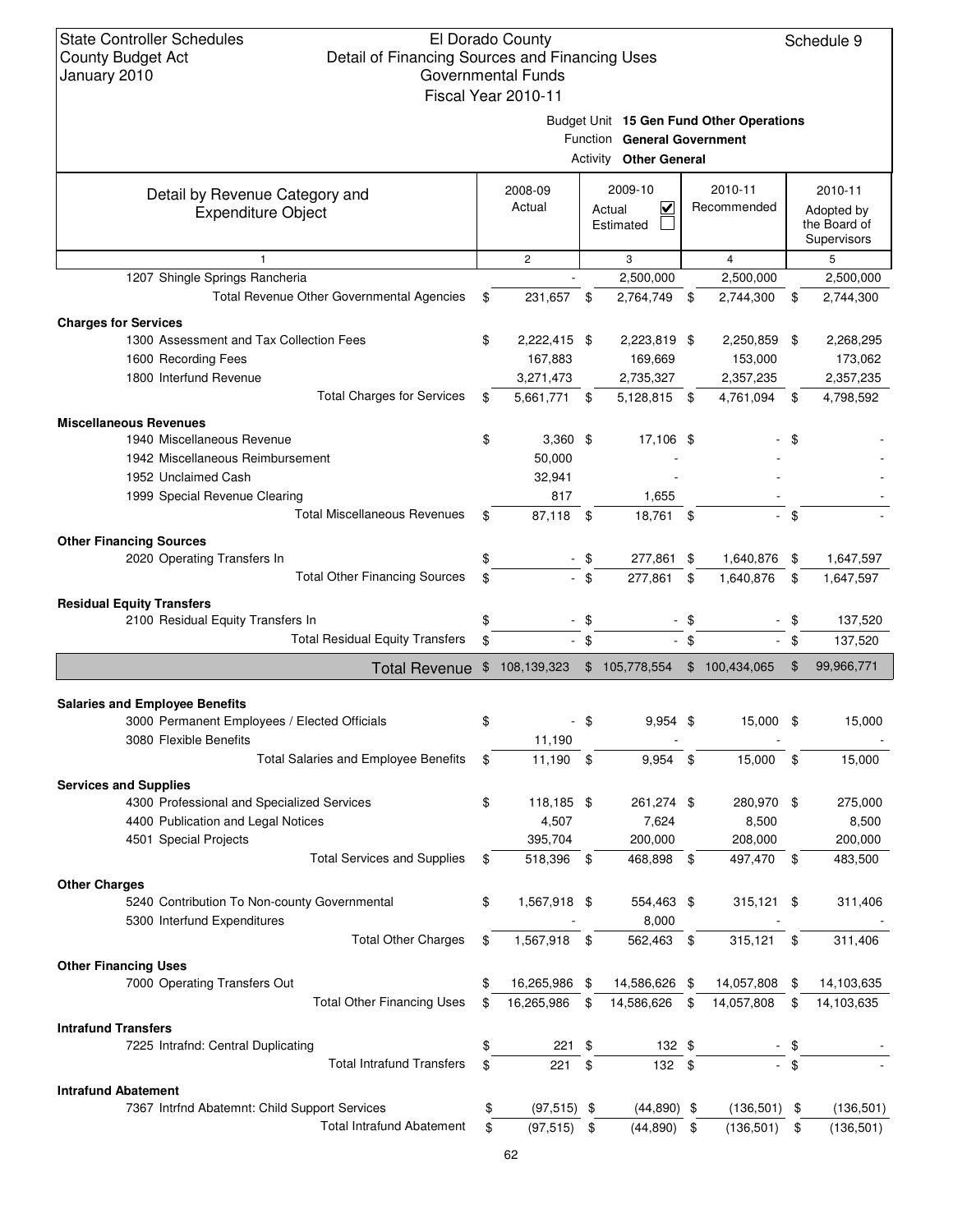| <b>State Controller Schedules</b><br>El Dorado County<br>Detail of Financing Sources and Financing Uses<br><b>County Budget Act</b><br>January 2010<br>Governmental Funds<br>Fiscal Year 2010-11 |                                               |    |                   |          |                                     |    |                        |    | Schedule 9                                           |
|--------------------------------------------------------------------------------------------------------------------------------------------------------------------------------------------------|-----------------------------------------------|----|-------------------|----------|-------------------------------------|----|------------------------|----|------------------------------------------------------|
| Budget Unit 15 Gen Fund Other Operations<br><b>General Government</b><br><b>Function</b>                                                                                                         |                                               |    |                   |          |                                     |    |                        |    |                                                      |
|                                                                                                                                                                                                  |                                               |    |                   | Activity | <b>Other General</b>                |    |                        |    |                                                      |
| Detail by Revenue Category and<br><b>Expenditure Object</b>                                                                                                                                      |                                               |    | 2008-09<br>Actual |          | 2009-10<br>V<br>Actual<br>Estimated |    | 2010-11<br>Recommended |    | 2010-11<br>Adopted by<br>the Board of<br>Supervisors |
|                                                                                                                                                                                                  | 3<br>$\overline{2}$<br>4                      |    |                   |          |                                     | 5  |                        |    |                                                      |
| <b>Appropriations for Contingencies</b>                                                                                                                                                          |                                               |    |                   |          |                                     |    |                        |    |                                                      |
| 7700 Contingency                                                                                                                                                                                 |                                               | \$ | $\sim$            | -\$      |                                     |    | 5,089,102              | \$ | 10,113,011                                           |
|                                                                                                                                                                                                  | <b>Total Appropriations for Contingencies</b> | \$ | $\sim$            | \$       | ÷.                                  | \$ | 5,089,102              | \$ | 10,113,011                                           |
| <b>Prior Period Adjustment</b>                                                                                                                                                                   |                                               |    |                   |          |                                     |    |                        |    |                                                      |
| 9999 Prior Period Adjustment                                                                                                                                                                     |                                               | \$ | ۰                 | \$       | $(220,000)$ \$                      |    | $\sim$                 | \$ |                                                      |
|                                                                                                                                                                                                  | <b>Total Prior Period Adjustment</b>          | \$ | $\sim$            | \$       | $(220,000)$ \$                      |    | $\sim$                 | \$ |                                                      |
|                                                                                                                                                                                                  | Total Expenditures/Appropriations \$          |    | 18,266,195        | \$       | 15,363,183                          | \$ | 19,838,000             | \$ | 24,890,051                                           |
|                                                                                                                                                                                                  | Net Cost \$                                   |    | 89,873,128        | \$.      | 90,415,372                          | -S | 80,596,065             | S  | 75,076,720                                           |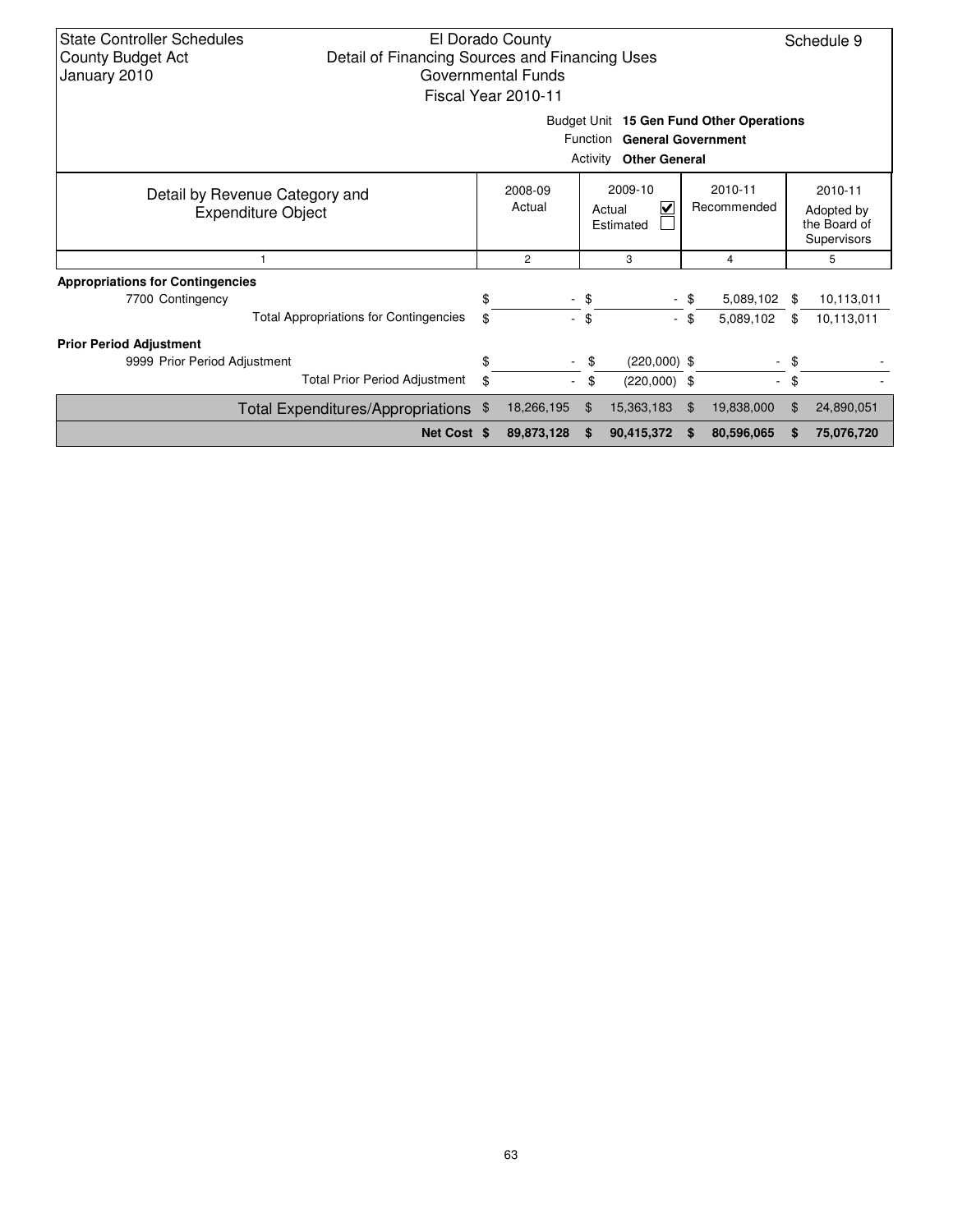# El Dorado County Detail of Financing Sources and Financing Uses Governmental Funds

Schedule 9

|                                                             |                                                                                     | Fiscal Year 2010-11 |                                              |    |                        |                       |                             |  |  |  |
|-------------------------------------------------------------|-------------------------------------------------------------------------------------|---------------------|----------------------------------------------|----|------------------------|-----------------------|-----------------------------|--|--|--|
|                                                             | Budget Unit 19 Grand Jury<br>Function Public Protection<br>Activity <b>Judicial</b> |                     |                                              |    |                        |                       |                             |  |  |  |
| Detail by Revenue Category and<br><b>Expenditure Object</b> |                                                                                     | 2008-09<br>Actual   | 2009-10<br>$\overline{\mathbf{v}}$<br>Actual |    | 2010-11<br>Recommended | 2010-11<br>Adopted by |                             |  |  |  |
|                                                             |                                                                                     |                     | Estimated                                    |    |                        |                       | the Board of<br>Supervisors |  |  |  |
| $\mathbf{1}$                                                |                                                                                     | $\overline{c}$      | 3                                            |    | 4                      |                       | 5                           |  |  |  |
| <b>Salaries and Employee Benefits</b>                       |                                                                                     |                     |                                              |    |                        |                       |                             |  |  |  |
| 3060 Employer Share - Workers' Compensation                 | \$                                                                                  | 187 \$              | 216 \$                                       |    | 209                    | \$                    | 209                         |  |  |  |
| Total Salaries and Employee Benefits                        | \$                                                                                  | 187                 | \$<br>216                                    | \$ | 209                    | \$                    | 209                         |  |  |  |
| <b>Services and Supplies</b>                                |                                                                                     |                     |                                              |    |                        |                       |                             |  |  |  |
| 4041 Cnty Pass thru Telephone Chrges to Depts               | \$                                                                                  | $10 \text{ } $$     | $11 \text{ } $$                              |    | 50                     | - \$                  | 50                          |  |  |  |
| 4080 Household Expense                                      |                                                                                     | 85                  | 489                                          |    | 125                    |                       | 125                         |  |  |  |
| 4100 Insurance - Premium                                    |                                                                                     | 6,435               | 17,038                                       |    | 11,512                 |                       | 11,512                      |  |  |  |
| 4127 Grand Jury Expense                                     |                                                                                     | 31,620              | 27,741                                       |    | 30,000                 |                       | 30,000                      |  |  |  |
| 4180 Maintenance - Building and Improvements                |                                                                                     |                     |                                              |    | 500                    |                       | 500                         |  |  |  |
| 4260 Office Expense                                         |                                                                                     | 739                 | 1,133                                        |    | 1,000                  |                       | 1,000                       |  |  |  |
| 4261 Postage                                                |                                                                                     | 369                 | 231                                          |    | 150                    |                       | 150                         |  |  |  |
| 4266 Printing / Duplicating                                 |                                                                                     |                     | 136                                          |    | 1,000                  |                       | 1,000                       |  |  |  |
| 4300 Professional and Specialized Services                  |                                                                                     | 19                  | 675                                          |    | 2,000                  |                       | 2,000                       |  |  |  |
| 4400 Publication and Legal Notices                          |                                                                                     | 206                 |                                              |    |                        |                       |                             |  |  |  |
| 4420 Rents and Leases - Equipment                           |                                                                                     | 2,586               | 2,577                                        |    | 3,000                  |                       | 3,000                       |  |  |  |
| 4461 Minor Equipment                                        |                                                                                     |                     | 658                                          |    |                        |                       |                             |  |  |  |
| 4500 Special Departmental Expense                           |                                                                                     | 792                 |                                              |    | 250                    |                       | 250                         |  |  |  |
| 4503 Staff Development                                      |                                                                                     | 1,665               | 1,490                                        |    |                        |                       |                             |  |  |  |
| 4600 Transportation and Travel                              |                                                                                     | 698                 | 1,210                                        |    | 1,500                  |                       | 1,500                       |  |  |  |
| 4602 Employee - Private Auto Mileage                        |                                                                                     | 26,428              | 27,475                                       |    | 27,000                 |                       | 27,000                      |  |  |  |
| <b>Total Services and Supplies</b>                          | \$                                                                                  | 71,652 \$           | 80,864 \$                                    |    | 78,087 \$              |                       | 78,087                      |  |  |  |
| <b>Intrafund Transfers</b>                                  |                                                                                     |                     |                                              |    |                        |                       |                             |  |  |  |
| 7220 Intrafnd: Telephone Equipment and Support              | \$                                                                                  | 347 \$              | $353$ \$                                     |    | $300*$                 |                       | 300                         |  |  |  |
| 7223 Intrafnd: Mail Service                                 |                                                                                     | 1,192               | 831                                          |    | 1,022                  |                       | 1,022                       |  |  |  |
| 7224 Intrafnd: Stores Support                               |                                                                                     | 391                 | 357                                          |    | 187                    |                       | 187                         |  |  |  |
| 7225 Intrafnd: Central Duplicating                          |                                                                                     | 2,583               | 2,668                                        |    |                        |                       |                             |  |  |  |
| 7227 Intrafnd: Internal Data Processing                     |                                                                                     | 1,873               | 1,903                                        |    | 1,786                  |                       | 1,786                       |  |  |  |
| 7229 Intrafnd: PC Support                                   |                                                                                     | 90                  | 167                                          |    | 200                    |                       | 200                         |  |  |  |
| 7231 Intrafnd: IS Programming Support                       |                                                                                     | 645                 | 270                                          |    | 50                     |                       | 50                          |  |  |  |
| 7234 Intrafnd: Network Support                              |                                                                                     | 2,204               | 2,410                                        |    | 2,581                  |                       | 2,581                       |  |  |  |
| <b>Total Intrafund Transfers</b>                            | \$                                                                                  | 9,325 \$            | 8,959 \$                                     |    | 6,126                  | \$                    | 6,126                       |  |  |  |
| Total Expenditures/Appropriations \$                        |                                                                                     | 81,164              | 90,039<br>$\frac{1}{2}$                      | \$ | 84,422                 | $\,$                  | 84,422                      |  |  |  |
| Net Cost \$                                                 |                                                                                     | (81, 164)           | \$<br>$(90,039)$ \$                          |    | (84, 422)              | \$                    | (84, 422)                   |  |  |  |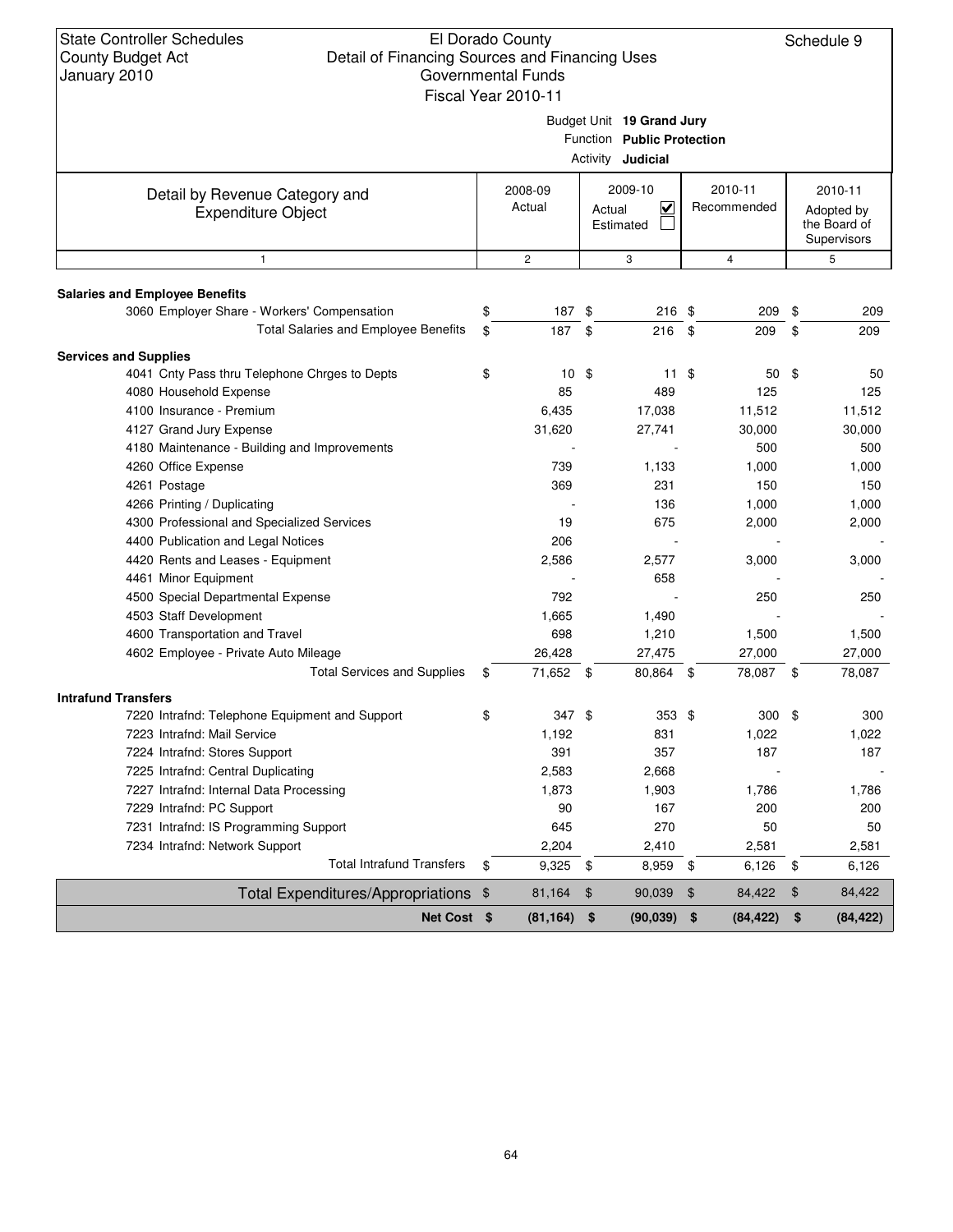# El Dorado County Detail of Financing Sources and Financing Uses Governmental Funds

| 0 an 1 au 1 y 1 au 1 0                         |                               | Fiscal Year 2010-11 |                |                                                |            |             |                |                            |
|------------------------------------------------|-------------------------------|---------------------|----------------|------------------------------------------------|------------|-------------|----------------|----------------------------|
|                                                |                               |                     |                | Budget Unit 20 Superior Court MOE              |            |             |                |                            |
|                                                |                               |                     |                | Function Public Protection                     |            |             |                |                            |
|                                                |                               |                     |                | Activity <b>Judicial</b>                       |            |             |                |                            |
| Detail by Revenue Category and                 | 2010-11<br>2008-09<br>2009-10 |                     | 2010-11        |                                                |            |             |                |                            |
| <b>Expenditure Object</b>                      |                               | Actual              |                | $\overline{\mathbf{v}}$<br>Actual<br>Estimated |            | Recommended |                | Adopted by<br>the Board of |
|                                                |                               |                     |                |                                                |            |             |                | Supervisors                |
| $\mathbf{1}$                                   |                               | $\overline{c}$      |                | 3                                              |            | 4           |                | 5                          |
| <b>Fines, Forfeitures and Penalties</b>        |                               |                     |                |                                                |            |             |                |                            |
| 0300 Vehicle Code Fines                        | \$                            | 4,805 \$            |                | 4,467 \$                                       |            | $5,000$ \$  |                | 5,000                      |
| 0301 Vehicle Code Fines - Court                |                               | 378,320             |                | 489,896                                        |            | 350,000     |                | 350,000                    |
| 0320 Other Court Fines                         |                               | 32,007              |                | 30,529                                         |            | 25,000      |                | 25,000                     |
| 0322 Criminal Justice Construction             |                               |                     |                | 56                                             |            |             |                |                            |
| Total Fines, Forfeitures and Penalties         | \$                            | 415,132 \$          |                | 524,947 \$                                     |            | 380,000 \$  |                | 380,000                    |
| Intergovernmental Revenue - State              |                               |                     |                |                                                |            |             |                |                            |
| 0880 State - Other                             | \$                            |                     | - \$           | 79,163 \$                                      |            | $90,000$ \$ |                | 90,000                     |
| Total Intergovernmental Revenue - State        | \$                            |                     | $-$ \$         | 79,163                                         | \$         | 90,000      | \$             | 90,000                     |
| <b>Charges for Services</b>                    |                               |                     |                |                                                |            |             |                |                            |
| 1500 Court Fees and Costs                      | \$                            | $6,111$ \$          |                | $3,583$ \$                                     |            | $7,000$ \$  |                | 7,000                      |
| 1504 Summary Judgment                          |                               |                     |                | 4,566                                          |            |             |                |                            |
| 1510 Traffic School Bail - VC42007             |                               | 866,027             |                | 605,917                                        |            | 710,000     |                | 710,000                    |
| 1511 Traffic School Fees - VC42007.1           |                               | 125,301             |                | 129,675                                        |            | 125,000     |                | 125,000                    |
| 1512 Cite Fees - PC1463.07 GC29550             |                               | 6,598               |                | 7,111                                          |            | 5,000       |                | 5,000                      |
| 1513 AB233 - County Share State Penalty        |                               | 270,435             |                | 334,096                                        |            | 325,000     |                | 325,000                    |
| 1517 Conflict Attorney Reimbursement           |                               | 566                 |                | 885                                            |            |             |                |                            |
| 1742 Miscellaneous Copy Fees                   |                               | 34                  |                | 34                                             |            | 150         |                | 150                        |
| <b>Total Charges for Services</b>              | \$                            | 1,275,072 \$        |                | 1,085,867 \$                                   |            | 1,172,150   | - \$           | 1,172,150                  |
| <b>Miscellaneous Revenues</b>                  |                               |                     |                |                                                |            |             |                |                            |
| 1942 Miscellaneous Reimbursement               | \$                            | $3,420$ \$          |                | 14,346 \$                                      |            | $2,500$ \$  |                | 2,500                      |
| <b>Total Miscellaneous Revenues</b>            | \$                            | $3,420$ \$          |                | 14,346 \$                                      |            | 2,500       | \$             | 2,500                      |
| Total Revenue \$                               |                               | 1,693,623           | $\mathfrak{F}$ | 1,704,323                                      | $\sqrt{3}$ | 1,644,650   | $\mathfrak{F}$ | 1,644,650                  |
| <b>Services and Supplies</b>                   |                               |                     |                |                                                |            |             |                |                            |
| 4020 Clothing and Personal Supplies            | \$                            |                     | \$             | $353$ \$                                       |            |             | \$             |                            |
| 4080 Household Expense                         |                               |                     |                | 32                                             |            |             |                |                            |
| 4085 Household Expense - Refuse Disposal       |                               | 2,562               |                |                                                |            |             |                |                            |
| 4300 Professional and Specialized Services     |                               | 399,638             |                | 572,514                                        |            | 350,000     |                | 350,000                    |
| 4310 Contractual Services Program              |                               | 793,440             |                | 680,752                                        |            | 735,583     |                | 735,583                    |
| 4316 Appointed Counsel - Juveniles             |                               | 1,008               |                |                                                |            | 20,000      |                | 20,000                     |
| 4317 Criminal Investigation                    |                               | 61,741              |                | 46,757                                         |            | 50,000      |                | 50,000                     |
| 4323 Psychiatric Medical Services              |                               | 65,623              |                | 68,026                                         |            | 50,000      |                | 50,000                     |
| 4324 Medical, Dental and Lab Services          |                               |                     |                | 425                                            |            |             |                |                            |
| 4608 Hotel Accommodations                      |                               |                     |                | 286                                            |            |             |                |                            |
| 4620 Utilities                                 |                               | 68,666              |                |                                                |            |             |                |                            |
| <b>Total Services and Supplies</b>             | \$                            | 1,392,678           | \$             | 1,369,145                                      | -\$        | 1,205,583   | \$             | 1,205,583                  |
| <b>Other Charges</b>                           |                               |                     |                |                                                |            |             |                |                            |
| 5142 Audit Findings                            | \$                            |                     | $-$ \$         | 272,725 \$                                     |            |             | \$             | 465,000                    |
| 5240 Contribution To Non-county Governmental   |                               | 171,334             |                | 327,269                                        |            | 350,000     |                | 350,000                    |
| 5242 AB233 Court Revenue Maint of Effort (MOE) |                               | 993,309             |                | 962,209                                        |            | 851,283     |                | 851,283                    |
| <b>Total Other Charges</b>                     | \$                            | 1,164,643           | \$             | 1,562,203 \$                                   |            | 1,201,283   | \$             | 1,666,283                  |
| <b>Intrafund Transfers</b>                     |                               |                     |                |                                                |            |             |                |                            |
| 7200 Intrafund Transfers                       | \$                            |                     | $-$ \$         | 75 \$                                          |            |             | $\sqrt{3}$     |                            |
|                                                |                               |                     |                |                                                |            |             |                |                            |